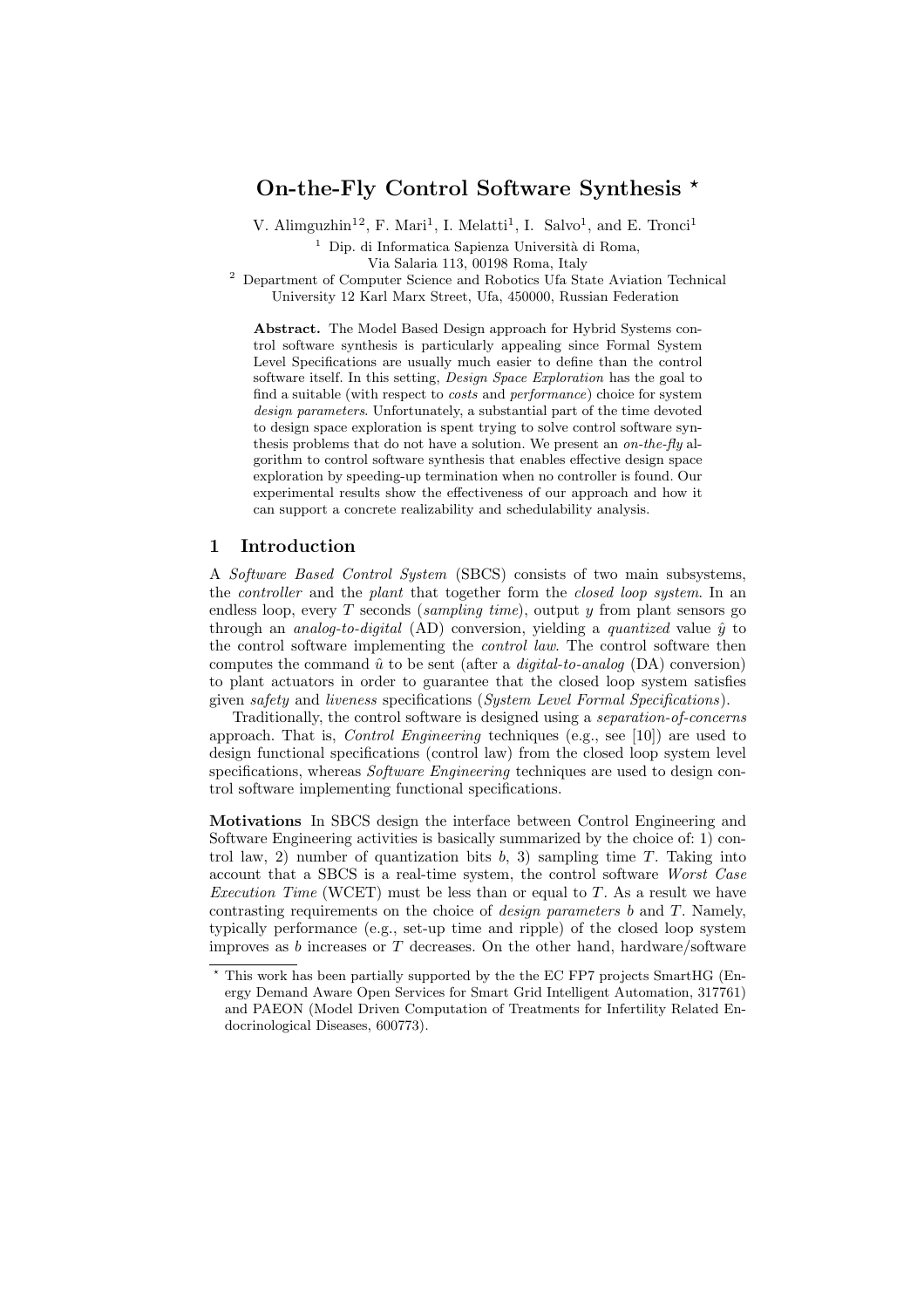costs decrease when b decreases or  $T$  increases (e.g., a faster processor is needed in order to guarantee that the control software WCET is less than T).

In our context, one of the main goals of *Design Space Exploration* is to find a suitable (with respect to costs and performance) choice for *design parameters* b and T. The current approach is to define (using Control Engineering techniques) a control law along with values for  $b$  and  $T$  and then to devise (using Software Engineering techniques) a software implementation for it. Once the software is implemented, its realizability its schedulability must be evaluated. Namely, the software is realizable if it fits in the microcontroller flash memory. Moreover, it is schedulable if its WCET is smaller of the sampling time and small enough to make feasible the schedulability of other periodic processes (as reading quantized values from plant sensors) that run on the same microcontroller (see e.g. [15] for a more-in-depth discussion). Performance of the closed loop system is then evaluated using *Hardware In the Loop Simulation* (e.g., nicely supported by Model Based tools like Simulink [20] or Reactis [34]).

One may wish to partially automate design space exploration by using tools like QKS [25] that from the plant model, system level formal specifications for the closed loop system and implementation parameters (namely, number of quantization bits), automatically synthesize correct-by-construction control software meeting the given requirements and with a guaranteed WCET. We note that, for many choices of the design parameters  $b$  and  $T$ , QKS fails to find control software solving the synthesis problem. As a result, a substantial part of the time devoted to design space exploration will be spent trying to solve control software synthesis problems that do not have a solution. Unfortunately the control software synthesis algorithm presented in [25] takes about the same time both when it finds a solution and when it cannot find one.

This paper investigates control software synthesis algorithms that can support design space exploration by detecting as soon as possible when a solution to the synthesis problem cannot be found.

Our Contributions We model the plant as a *Discrete Time Linear Hybrid* System (DTLHS), that is a (discrete time) hybrid system whose dynamics is modeled with linear constraints over a set of continuous as well as discrete variables. Safety and liveness specifications for the closed loop system are defined as linear constraints on state variables. A DTLHS  $H$  approximates a continuous time system dynamics by *sampling* it only at discrete time points multiple of a time step  $\tau$  chosen on the base of physical considerations. Building on this we can approximate the dynamics of a system sampled each  $T = n\tau$  seconds by iterating n times the dynamics of  $H$ . Using such an approach we can investigate in our DTLHS framework existence of a controller for  $\mathcal H$  for different configurations of b and  $T = n\tau$ . Our main contributions can be summarized as follows.

On-the-fly control software synthesis algorithm. We present an on-the-fly algorithm for DTLHS control software synthesis, in the same spirit of on-the-fly Model Checking [19]. Such an approach enables effective design space exploration by speeding-up termination of the control software synthesis algorithm in the typical case occurring in the design space exploration phase, namely when no controller is found for the given configuration parameters  $(b, T)$ .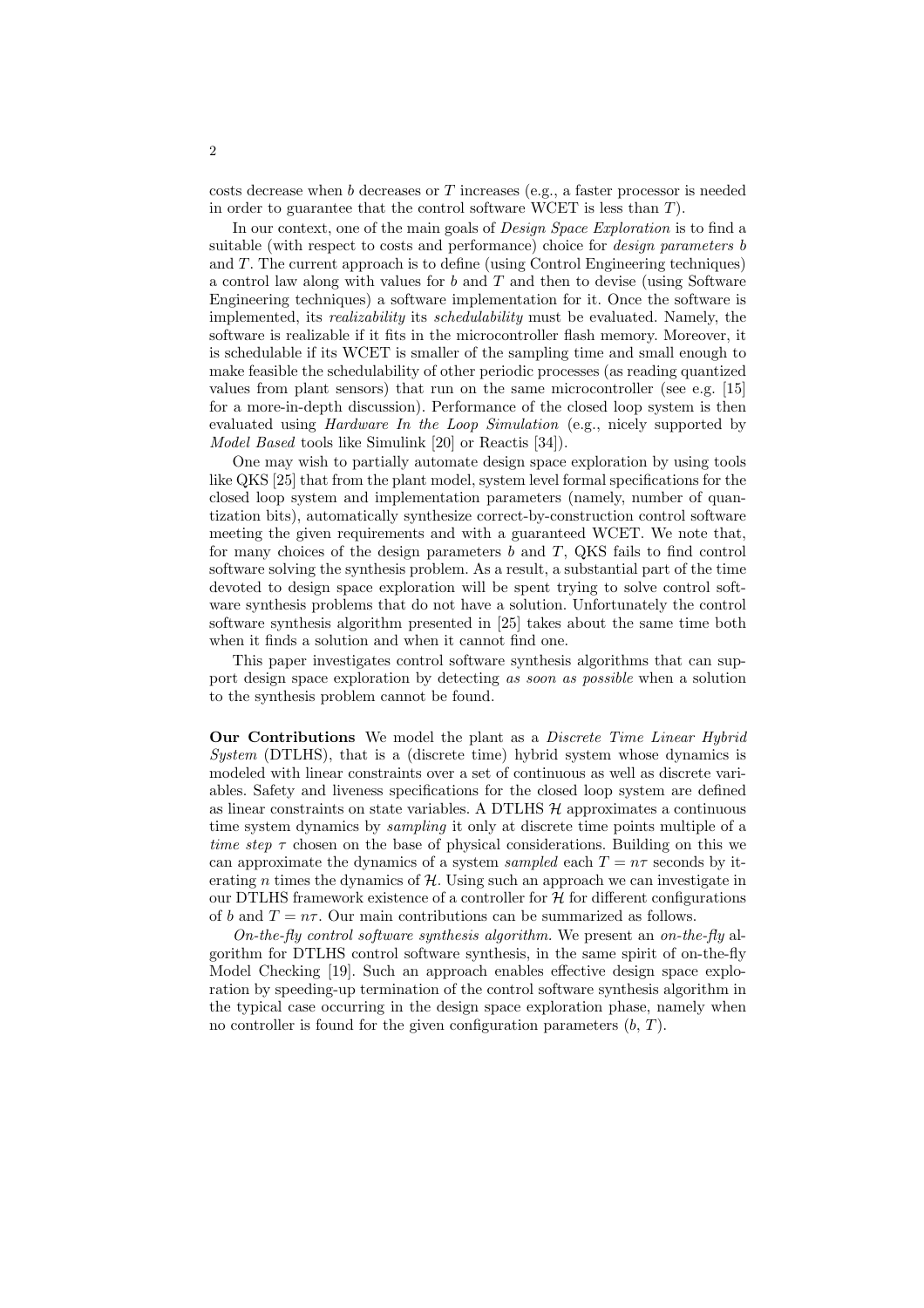Experimental results. We implemented our algorithm within the QKS tool [25]. To assess the effectiveness of our approach we present results on its usage for design space exploration of control software for the inverted pendulum, a challenging and widely studied example (e.g., see [22]). We carry out such a design space exploration using both the on-the-fly algorithm presented here and the synthesis algorithm presented in [25]. We have considered 18 choices for the design parameters  $b$  and  $T$ , 10 of which return a control software. Our experimental results (Sect. 6) show that, using our on-the-fly algorithm we have a time saving of nearly 80%. Finally, we show how our Model Based Design approach can effectively support a concrete realizability and schedulability analysis on a specific family of microcontrollers.

Related Work *Model based* design space exploration for embedded systems (typically modeled as Hybrid Systems [5]) has been widely studied in the last decades. Many tools and paradigms have been proposed to support designers in this phase. For example, see [6] and citations thereof for a formal (using UP-PAAL [17]) model based tool and a survey on available tools. In this respect we note that all proposed methods focus on designing the software/hardware system once the control law is given and, in particular, once  $b$  (number of quantization bits) and  $T$  (sampling time) are given. To the best of our knowledge none of them supports *trading* between Control Engineering wishes (large b and small  $T$ ) and System/Software Engineering wishes (small b and large  $T$ ) before the control law is designed. In such a framework our contribution complements the available approaches by enabling trade-offs between the control law, b and T before the control law is designed.

The sampling time  $T$  is one of the main requirements to take into account for schedulability analysis. In [24] is proposed a scheduling algorithm that cleverly trades, at run time,  $T$  (by delaying execution of control software) and closed loop performances. The main difference with our contribution is that in [24] the control law and b are both given whereas our approach enables exploring  $($ off $line)$  the possibility of changing any of them in order to increase  $T$ . It is worth noticing that indeed the approach in [24] could be used to further increase (at run time) the T resulting from our control software synthesis method.

We check performance of the closed loop system after control software synthesis. Methods to synthesize control laws satisfying given performance indexes on the closed loop system have been investigated, for example, in [21]. We differ from such work since our plant model is a DTLHS rather than a multi-modal system for [21].

Automatic synthesis of software from models has also been widely studied. For example, see [23] and citations thereof. We differ from such approaches since our starting point is the plant model and closed loop specifications for the closed loop system whereas model based software generation (e.g., as the one also available in tools like Simulink) starts from a model based definition (e.g., using Stateflow/Simulink diagrams) of the control law and then generates a software implementation for such a control law model.

Control software synthesis from formal system level specifications for Discrete Time (possibly non Linear) Hybrid Systems has been investigated in [25, 26, 3, 2. The *on-the-fly* algorithm presented here improves on the one in [25, 26] by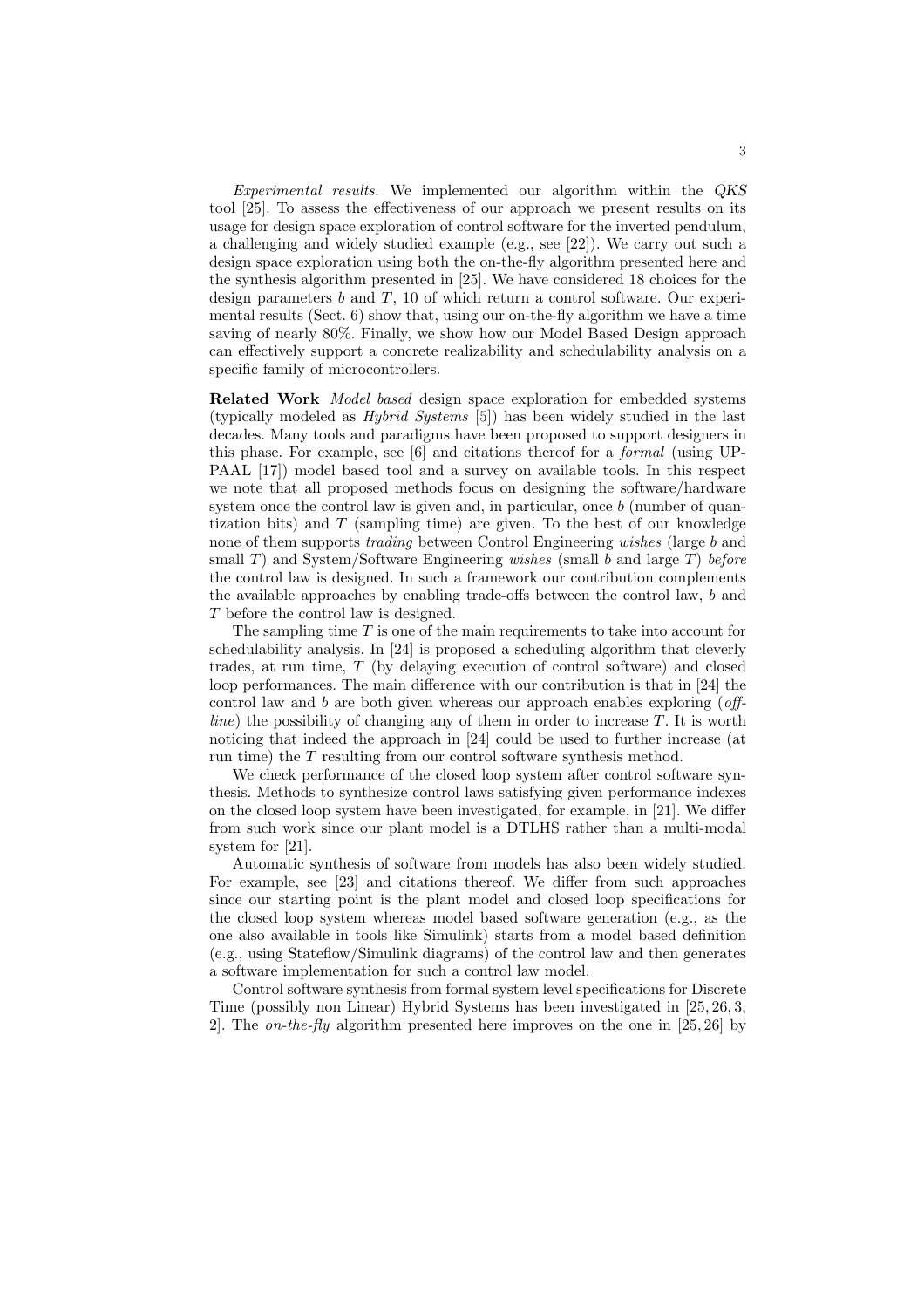reducing of about 99% the time to terminate when it cannot find a controller, possibly at a price of a 25% time penalty when it can find one. This, in turn, enables, formal model based design space (i.e.: *control law*,  $b, T$ ) exploration.

On-the-fly algorithms for the analysis of Timed Games has been proposed in [12]. Our backward algorithm has to handle linear constraints where both continuous and discrete state variables may appear. In fact, we need to solve many MILP problems to back-propagate a state region. This is quite different from the class of Timed Automata considered in [12], where constraints have the form  $x \sim k$ , where x is a clock and  $\sim$  is one of  $\lt, \leq, \geq, \gt,, =$ .

In [31] it is presented a semi-automatic method that, taking as input a continuous time linear system and a goal specification, produces a control law (represented as an OBDD) through Pessoa [30, 35]. Such an approach differs from ours as follows. First, our method is fully automatic whereas the one in [31] is not, since it relies on a user provided Lyapunov function, much in the spirit of [22]. Second, [31] does not provide any guarantee on the WCET of the generated software, thus it cannot be used for design space exploration in our context.

Verification and control law synthesis for Linear Hybrid Automata (LHA) [4] has been investigated, e.g., in [18, 38, 16, 9]. Control law synthesis for *Piecewise* Affine Discrete Time Hybrid Systems (PWA-DTHS) has been investigated in [7, 8]. All such approaches, when dealing with control synthesis, do not account for state feedback quantization since they all assume exact (i.e. real valued) state measures and do not generate control software with a guaranteed WCET. As a result they cannot be used for design space exploration in our context, where the number of AD bits b and the software WCET play a crucial role.

### 2 Background

We denote with [n] an initial segment  $\{1, \ldots, n\}$  of the natural numbers. We denote with  $X = [x_1, \ldots, x_n]$  a finite sequence of variables. We may regard X as a set when convenient. Each variable  $x$  ranges over a bounded or unbounded interval  $\Gamma_x$ , being either  $\Gamma_x \subseteq \mathbb{R}$  or  $\Gamma_x \subseteq \mathbb{Z}$ . We say that  $\Gamma_x$  is a typing for x and  $\Gamma_X = \prod_{x \in X} \Gamma_x$  is a typing for X. If, for all  $x \in X$ ,  $\Gamma_x$  is a bounded interval, we say that  $\Gamma_X$  is a *bounded* typing for X.

**Predicates** A linear expression  $L(X)$  over a list of variables X is a linear combination of variables in X with rational coefficients,  $\sum_{x_i \in X} a_i x_i$ . A linear constraint over  $X$  (or simply a *constraint*) is an expression of the form  $L(X) \leq b$ , where b is a rational constant. Predicates are inductively defined as follows. A constraint  $C(X)$  is a predicate. If  $A(X)$  and  $B(X)$  are predicates then  $(A(X) \wedge B(X))$  and  $(A(X) \vee B(X))$  are predicates. Parentheses may be omitted, assuming usual associativity and precedence rules of logical operators. A conjunctive predicate is a conjunction of constraints. For conjunctive predicates we will also write:  $L(X) \geq b$  for  $-L(X) \leq -b$ ,  $L(X) = b$  for  $((L(X) \leq b)$  $\wedge$   $(L(X) \geq b)$ , and  $a \leq x \leq b$  for  $x \geq a \wedge x \leq b$ , where  $x \in X$ .

A valuation over a list of variables  $X$  is a function  $v$  that maps each variable  $x \in X$  to a value  $v(x) \in \Gamma_x$ . Given a valuation v, we denote with  $X^* \in \Gamma_X$  the sequence of values  $[v(x_1), \ldots, v(x_n)]$ . By abuse of language, we call valuation also the sequence of values  $X^*$ . A satisfying assignment to a predicate P over X is a valuation  $X^*$  such that  $P(X^*)$  holds. If a satisfying assignment to a predicate P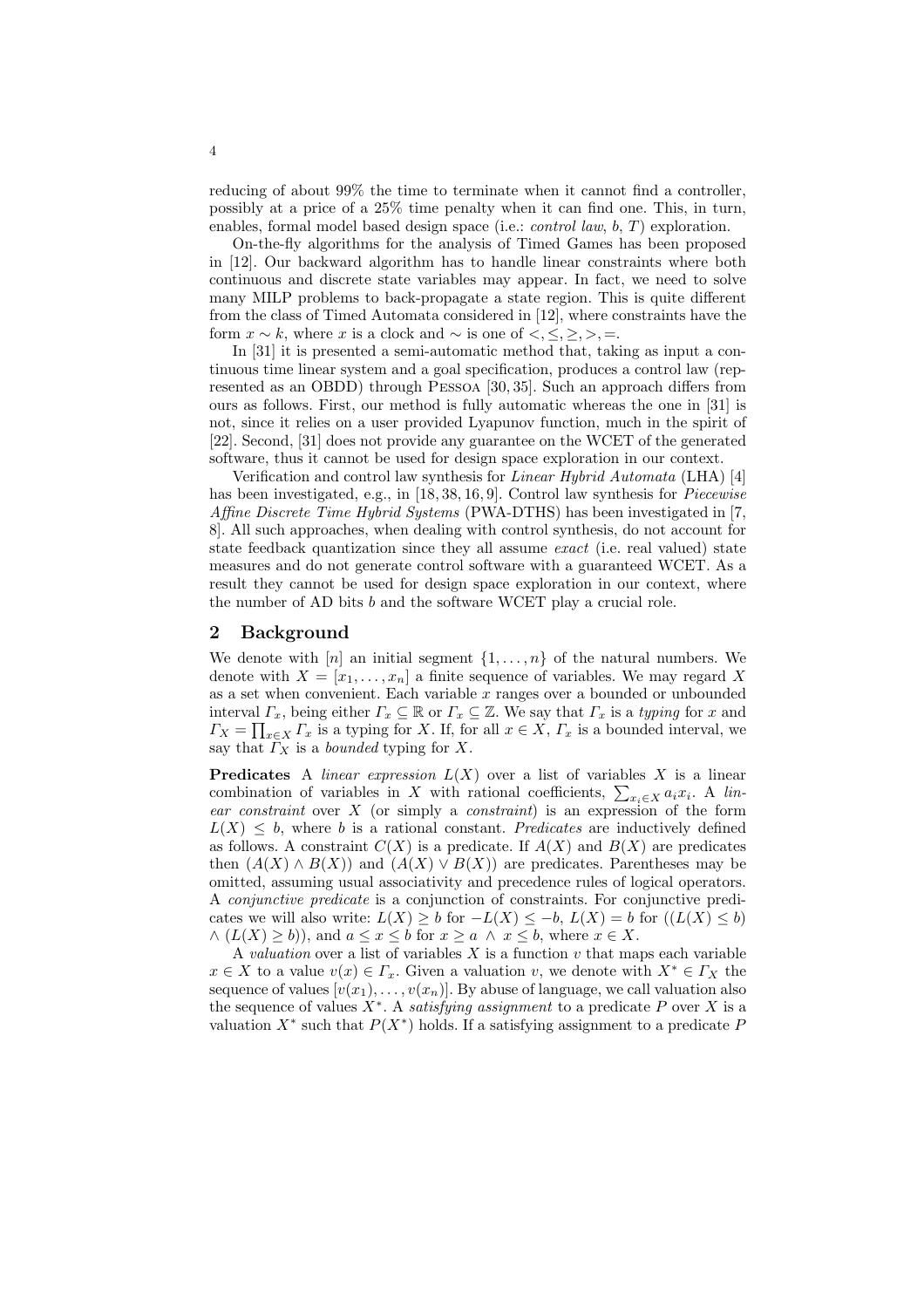over X exists, we say that P is *feasible*. Abusing notation, we may denote with P the set of satisfying assignments to the predicate  $P(X)$ . A variable  $x \in X$  is said to be *bounded* in P if there exist  $a, b \in \Gamma_x$  such that  $P(X)$  implies  $a \leq x \leq b$ . A predicate P is bounded if all its variables are bounded.

Given a constraint  $C(X)$  and a fresh boolean variable (*guard*)  $y \notin X$ , the quarded constraint  $y \to C(X)$  (if y then  $C(X)$ ) denotes the predicate  $((y = 0) \vee$  $C(X)$ ). Similarly, we use  $\bar{y} \to C(X)$  (if not y then  $C(X)$ ) to denote the predicate  $((y = 1) \vee C(X))$ . A quarded predicate is a conjunction of either constraints or guarded constraints. If a guarded predicate  $P$  is bounded, then  $P$  can be transformed into a (bounded) conjunctive predicate [27].

A *linear predicate*  $P(X)$  is a (guarded) predicate or an expression of form  $\exists Z \in \Gamma_Z \ \tilde{P}(X,Z)$ , where  $\tilde{P}(X,Z)$  is a (guarded) predicate and Z is set of *auxiliary variables.* Note that, if  $\tilde{P}(X, Z)$  is bounded, then  $P(X)$  is also bounded.

Mixed Integer Linear Programming A MILP problem with *decision vari*ables X is a tuple (max,  $J(X)$ ,  $A(X)$ ) where: X is a list of variables,  $J(X)$ (*objective function*) is a linear expression on X, and  $A(X)$  (*constraints*) is a conjunctive predicate on X. A *solution* to  $(\max, J(X), A(X))$  is a valuation  $X^*$  such that  $A(X^*)$  and  $\forall Z \; (A(Z) \rightarrow (J(Z) \leq J(X^*)))$ .  $J(X^*)$  is the optimal value of the MILP problem. A feasibility problem is a MILP problem of the form  $(\max, 0, A(X))$ . We write also  $A(X)$  for  $(\max, 0, A(X))$ . We write  $(\min, J(X), A(X))$  for  $(\max, -J(X), A(X)).$ 

Moore Automata A Nondeterministic Moore Automaton (NMA) [13] is a tuple  $\mathcal{M} = (S, A, O, T, \Omega)$  where: S is a set of states, A is a set of actions, O is a set of *outputs*,  $T : S \times A \times S \to \mathbb{B}$  is the transition relation of M, and  $\Omega : S$  $\times$  O  $\rightarrow \mathbb{B}$  is the *output predicate*, such that  $\forall s \in S \exists o \in O \Omega(s, o)$  (there is an output for each state). In the following, let  $s \in S$ ,  $a \in A$  and  $o \in O$ .

The set of actions *enabled* in s is denoted by  $En(\mathcal{M}, s) = \{a \in$  $A \mid \exists s'T(s, a, s')\}$ . An action a is enabled in  $o \in O$ , notation  $\text{En}(\mathcal{M}, o)$  if there exists a state s such that  $\Omega(s, o)$  holds and  $a \in \text{En}(\mathcal{M}, s)$ . An action a is admissible in o, notation Adm( $\mathcal{M}, o, a$ ) if it is enabled in o and for all s such that  $\Omega(s, o)$ holds a is enabled in s. The *image* of s through a is denoted by  $\text{Img}(\mathcal{M}, s, a)$  $\{s' \in S \mid T(s, a, s')\}$ . We call transition of M a tuple  $(s, a, s')$  s.t.  $T(s, a, s')$  and self-loop a transition  $(s, a, s')$  s.t.  $T(s, a, s') \wedge \exists o[\Omega(s, o) \wedge \Omega(s', o)].$ 

A run or path for an NMA M is a sequence  $\pi = s_0, a_0, s_1, a_1, s_2, a_2, \ldots$  of states  $s_t$  and actions  $a_t$  such that  $\forall t \geq 0$   $T(s_t, a_t, s_{t+1})$ . The length  $|\pi|$  of a finite run  $\pi$  is the number of actions in  $\pi$ . We denote with  $\pi^{(S)}(t)$  the t-th state element of  $\pi$ , and with  $\pi^{(A)}(t)$  the t-th action element of  $\pi$ . That is  $\pi^{(S)}(t)$  =  $s_t$ , and  $\pi^{(A)}(t) = a_t$ .

Given two NMAs  $\mathcal{M}_1 = (S, A, O, T_1, \Omega)$  and  $\mathcal{M}_2 = (S, A, O, T_2, \Omega)$ , we write  $\mathcal{M}_1 \subseteq \mathcal{M}_2$  iff  $T_1(s, a, s')$  implies  $T_2(s, a, s')$  for each state  $s, s' \in S$  and action  $a \in A$ .

We call a NMA  $\mathcal{M} = (S, A, O, T, \Omega)$  a Labelled Transition System (LTS) whenever  $S = O$  and for all  $s_1$ ,  $s_2$  if  $\Omega(s_1, s_2)$  holds then  $s_1 = s_2$ . In such a case we may write simply  $\mathcal{M} = (S, A, T)$ .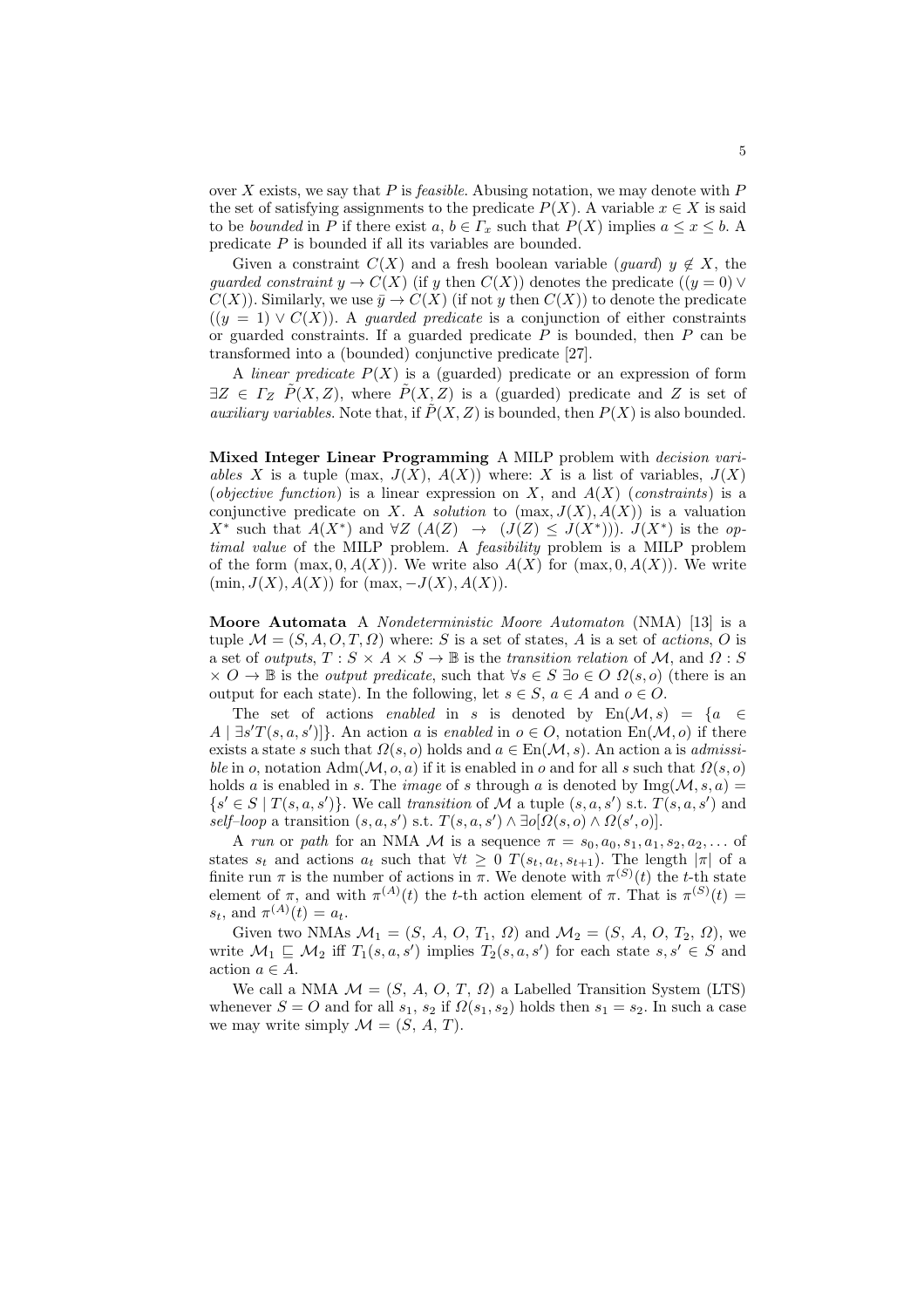# 3 Output Feedback Control Problem

A controller restricts the dynamics of a system, so that all paths starting in a initial state, eventually reach a state in a goal region *(liveness specifications)*, while keeping the system in the safe region (safety specifications). In this section, we formally define the notion of output feedback control problem and its solutions, by extending to possibly infinite NMAs the definitions in [37, 14] for finite LTSs. With respect to [25], the output feedback control problem slightly generalize the notion of quantized feedback control problem in order to provide a natural framework for modelling control problems where plant state is not fully observable. In what follows, let  $\mathcal{M} = (S, A, O, T, \Omega)$  be an NMA, and  $I, \Sigma, G \subseteq S$  be, respectively, the initial, the safe, and the goal region.

An *output feedback controller* for M is a function  $K: O \times A \rightarrow \mathbb{B}$  such that  $\forall o \in O, \forall a \in A$ , if  $K(o, a)$  then  $Adm(M, o, a)$ . We denote with  $dom(K)$ the set of states for which a control action is defined. Formally,  $dom(K)$  =  $\{s \in S \mid \exists a \exists o \; \Omega(s, o) \land K(o, a)\}\$ . M<sup>(K)</sup> denotes the *closed loop system*, that is the NMA  $(S, A, O, T^{(K)}, \Omega)$ , where  $T^{(K)}(s, a, s') = T(s, a, s') \wedge \exists o[\Omega(s, o) \wedge$  $K(o, a)$ .  $\mathcal{M}_{\Sigma}$  denotes the *safe system*, that is the NMA  $(S, A, O, T_{\Sigma}, \Omega)$ , where  $T_{\Sigma}(s,a,s') = T(s,a,s') \, \wedge \, \Sigma(s') .$ 

We call a path  $\pi$  fullpath if either it is infinite or its last state  $\pi^{(S)}(|\pi|)$ has no successors (i.e.  $\text{Adm}(\mathcal{M}, \pi^{(S)}(|\pi|)) = \emptyset$ ). We denote with  $\text{Path}(s, a)$ the set of fullpaths starting in state  $s$  with action  $a$ , i.e. the set of fullpaths  $\pi$  such that  $\pi^{(S)}(0) = s$  and  $\pi^{(A)}(0) = a$ . Given a path  $\pi$  in M, we define the measure  $j(M, G, \pi)$  on paths as the distance of  $\pi^{(S)}(0)$  to the goal on  $\pi$ . That is, if there exists  $n > 0$  s.t.  $\pi^{(S)}(n) \in G$ , then  $j(\mathcal{M}, G, \pi) = \min\{n \mid S$  $n > 0 \wedge \pi^{(S)}(n) \in G$ . Otherwise,  $j(\mathcal{M}, G, \pi) = +\infty$ . We require  $n > 0$  since our systems are nonterminating and each controllable state (including a goal state) must have a path of positive length to a goal state. Taking sup  $\varnothing = +\infty$ , the worst case distance of a state s from the goal region G is  $J(M, G, s)$  $\sup\{j(\mathcal{M}, G, \pi) \mid \pi \in \text{Path}(s, a), a \in \text{Adm}(\mathcal{M}, s)\}.$ 

**Definition 1.** An NMA output feedback control problem  $P$  is a tuple  $(\mathcal{M}, I, \Sigma, G)$ . An LTS control problem is an NMA output feedback control problem where M is an LTS and  $\Sigma = S$ , thus it is a triple  $(\mathcal{M}, I, G)$ .

A strong solution (or simply, a solution) to P is a controller K for  $\mathcal{M}_{\Sigma}$  such that  $I \subseteq \text{dom}(K)$ , and for all  $s \in \text{dom}(K)$ ,  $J(\mathcal{M}_{\Sigma}^{(K)}, G, s)$  is finite.

An optimal solution to P is a solution  $K^*$  to  $\overline{P}$  such that for all solutions K to P, for all  $s \in S$ , we have  $J(\mathcal{M}_{\Sigma}^{(K^*)}, G, s) \leq J(\mathcal{M}_{\Sigma}^{(K)}, G, s)$ .

The most general optimal (mgo) solution to  $P$  is an optimal solution  $\tilde{K}$  to P such that for all other optimal solutions K to P, for all  $o \in O$ , for all  $a \in A$ we have that  $K(o, a) \to K(o, a)$ .

Intuitively, a strong solution takes a *pessimistic* view by requiring that for each initial state, all runs in the closed loop system reach the goal, no matter nondeterminism outcomes.

Example 1. Let  $S = \{-1, 0, 1\} \times \{0, 1, 2\}$ ,  $A = \{-1, 0, 1\}$ , and  $T : S \times A \times S \to \mathbb{B}$ be defined by all arrows in Fig. 1. Let us consider the set of outputs  $O_1$  =  ${-1, 0, 1}$ , the output relation  $\Omega_1 = \{((s_1, s_2), s_1) | (s_1, s_2) \in S\}$ , and the NMA

6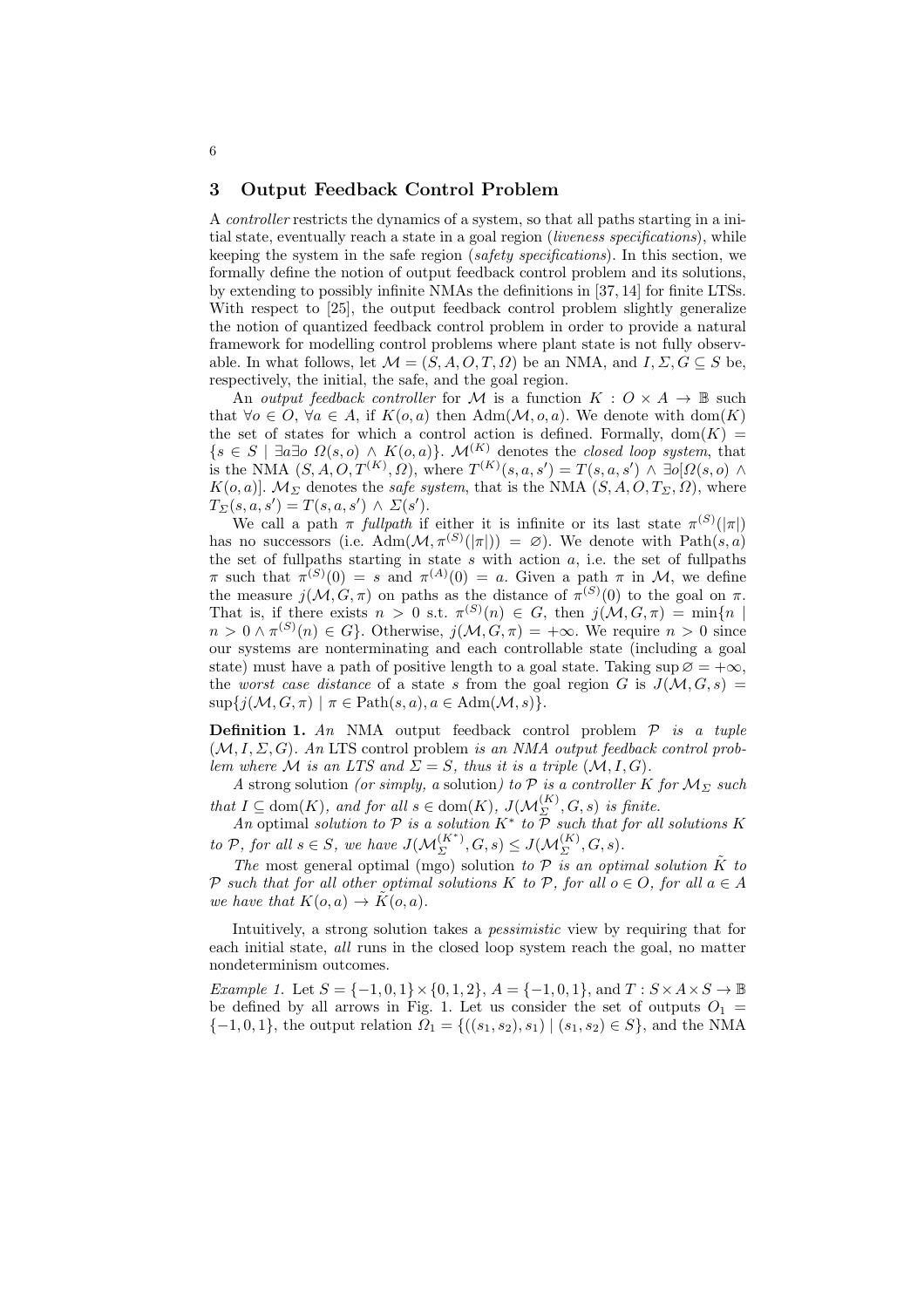



Fig. 1. Transition relation of NMAs  $\mathcal{M}_1$ and  $\mathcal{M}_2$  in Example 1.

Fig. 2. Inverted Pendulum with Stationary Pivot Point.

 $\mathcal{M}_1 = (S, A, O_1, T, \Omega_1)$ . Let  $I = \Sigma = S$  and  $G = \{(0, 1)\}\$ . The NMA output feedback control problem  $\mathcal{P}_1 = (\mathcal{M}_1, I, \Sigma, G)$  has no solution, because on output 0 it is not possible to determine if the correct action to enable is 0 (as it is in state  $(0, 1)$ , 1 (as it is in state  $(0, 0)$ ), or  $-1$  (as it is in state  $(0, 2)$ ).

Let us now consider the set of outputs  $O_2 = \{0, 1, 2\}$  and the output relation  $\Omega_2 = \{((s_1, s_2), s_2) \mid (s_1, s_2) \in S\}$ , and the NMA  $\mathcal{M}_2 = (S, A, O_2, T, \Omega_2)$ . The NMA output feedback control problem  $\mathcal{P}_2 = (\mathcal{M}_2, I, \Sigma, G)$  has the mgo solution  $K(o, a) = ((o = 0) \rightarrow (a = 1)) \land ((o = 1) \rightarrow (a = 0)) \land ((o = 2) \rightarrow (a = -1)).$ 

# 4 Discrete Time Linear Hybrid Systems

Discrete Time Linear Hybrid Systems (DTLHSs) provide a uniform framework to model both the plant and the closed loop system. In this section, we extend the definition of DTLHSs in [25] by considering outputs in order to model measurements of system state (as usual in Control Theory [36]).

**Definition 2.** A Discrete Time Linear Hybrid Systems (DTLHS)  $\mathcal{H}$  is a tuple  $(X, U, Y, N, W, \Gamma)$  such that:

- 1. X is a finite set of real and discrete present state variables. The set  $X'$  of next state variables is obtained by decorating with  $'$  all variables in X.
- 2. U is a finite set of discrete input (controllable) variables.
- 3. Y is a finite set of discrete output variables.
- 4.  $\Gamma = \Gamma_X \cup \Gamma_U \cup \Gamma_Y$  is a typing for all variables. Moreover,  $\Gamma_{X'} = \Gamma_X$ .
- 5.  $N(X, U, X')$  is a bounded linear predicate defining the transition relation of H.
- 6.  $W(X, Y)$  is a linear predicate defining the output relation of H. We require that there is always an output associated to any state, formally:  $\forall x \in \Gamma_X$  $\exists y \in \Gamma_Y \ W(x, y)$ . We write  $W^{-1}(y)$  the set of states that has output y. Formally,  $W^{-1}(y) = \{x \in \Gamma_X \mid W(x, y)\}.$

Observe that  $\Gamma_U$  and  $\Gamma_Y$  are bounded discrete typings for U and Y. This models the fact that software controllers can only read a finite set of discrete values and can only choose one among a finite set of actions. For this reason we only have discrete outputs. Moreover, our DTLHSs also include the model of the AD conversion (always present in our SBCS setting) via predicate W.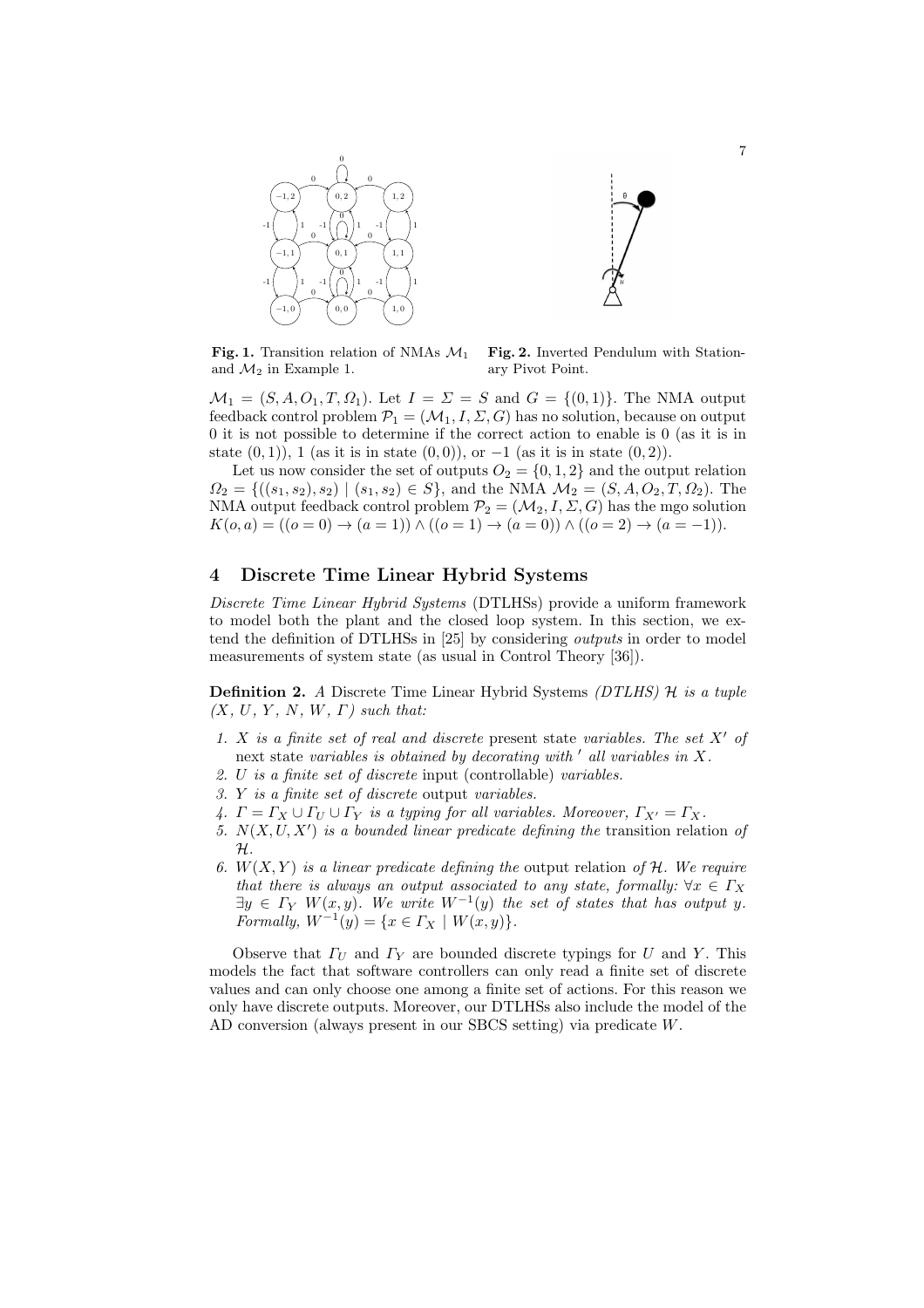**Definition 3.** Let  $\mathcal{H} = (X, U, Y, N, W, \Gamma)$  be a DTLHS. The dynamics of  $\mathcal{H}$ is defined by the Nondetermistic Moore Automata  $NMA(\mathcal{H}) = (S, A, O, T, \Omega)$ , where:  $S = \Gamma_X$ ,  $A = \Gamma_U$ ,  $O = \Gamma_Y$ ,  $T(s, a, s')$  holds if and only if  $N(s, a, s')$ holds, and  $\Omega(s, o)$  holds if and only if  $W(s, o)$  holds. A state x for  $H$  is a state x for  $NMA(\mathcal{H})$  and a run (or path) for  $\mathcal{H}$  is a run for  $NMA(\mathcal{H})$ .

Example 2. Let  $T$  be a positive constant (time step). We define the DTLHS  $\mathcal{H} = ([x_1, x_2], [u], [y_1, y_2], N, \Gamma, W), \text{ where } \Gamma_{x_1} = [-1, 1], \Gamma_{x_2} = [0, 2], \Gamma_u =$  $\Gamma_{y_1} = \{-1, 0, 1\}, \Gamma_{y_1} = \{0, 1, 2\},\$ and the transition relation  $N(x_1, x_2, u, x'_1, x'_2)$ is defined by  $((u = 0) \to x_1' = \frac{x_1}{2}) \land ((u \neq 0) \to x_1' = x_1) \land (x_2' = x_2 + uT)$ . Finally, let the output predicate  $W$  be the rounding of the continuous variables  $x_1$ and  $x_2$ . Formally,  $W(x_1, x_2, y_1, y_2)$  is defined by  $(x_1 - \frac{1}{2} \le y_1 \le x_1 + \frac{1}{2}) \wedge (x_2 - \frac{1}{2} \le$  $y_2 \leq x_2 + \frac{1}{2}$ ).

An output feedback control problem for a DTLHS  $H$  is the NMA output feedback control problem induced by the dynamics of  $H$ .

**Definition 4.** Given a DTLHS  $\mathcal{H} = (X, U, Y, N, W, \Gamma)$  and linear predicates I(X),  $\Sigma(X)$ ,  $G(X)$  the DTLHS output feedback control problem  $(H, I, \Sigma)$ , G) is the NMA output feedback control problem  $(NMA(H), I, \Sigma, G)$ . Thus, a controller  $K: \Gamma_Y \times \Gamma_U \to \mathbb{B}$  is a solution to  $(\mathcal{H}, I, \Sigma, G)$  iff it is a solution to  $(NMA(\mathcal{H}), I, \Sigma, G).$ 

*Example 3.* Let H be the DTLHS in Ex. 2 and  $X = [x_1, x_2]$ . Let  $I(X) = \Sigma(X)$  $\Gamma_X$  and  $G(X) = \left(-\frac{1}{2} \leq x_1 \leq -\frac{1}{2}\right) \wedge \left(-\frac{1}{2} \leq x_2 \leq \frac{1}{2}\right)$ . The DTLHS output control problem  $(\mathcal{H}, I, \Sigma, G)$  has the solution  $K(y_1, y_2, u) = ((y_2 = 1) \rightarrow (u =$ 0))  $\wedge ((y_2 = 2) \rightarrow (u = -1)) \wedge ((y_2 = 0) \rightarrow (u = 1))$ . Observe, that this solution depends on the output variable  $y_2$  only. As a consequence, if we consider the DTLHS  $\mathcal{H}' = ([x_1, x_2], [u], [y_2], \Gamma, W')$  with the output predicate  $W'$  defined by  $W(x_1, x_2, y_1, y_2) = (x_2 - \frac{1}{2} \le y_2) \wedge (y_2 \le x_2 + \frac{1}{2})$  (rounding of the variable  $x_2$ ), we have that K is a solution also to the control problem  $(H', I, \Sigma, G)$ .

#### 4.1 A DTLHS Model for the Inverted Pendulum Case Study

In this section, we present the DTLHS model of the inverted pendulum, on which our experiments focus. The inverted pendulum (see Fig. 2) is a classical, hard control problem [22] whose DTLHS formulation is far from trivial [2]. The inverted pendulum is modeled by taking the angle  $\theta$  and the angular velocity  $\dot{\theta}$ as state variables and the torquing force  $u \cdot F$  as the system input. The variable  $u$  models the direction and the constant  $F$  models the intensity of the force. Differently from [22], we consider the problem of finding a discrete controller, whose decisions can be only "apply the force clockwise"  $(u = 1)$ , "apply the force counterclockwise"  $(u = -1)$ ", or "do nothing"  $(u = 0)$ . A linear model can be found by under- and over-approximating the non-linear function  $\sin x$ with piecewise linear functions  $f_i^-$  and  $f_i^+$  (see [2] for details). The resulting model is the DTLHS  $\mathcal{I}^b = (X, U, Y, N, W^b, \Gamma)$  discretized with b bits, where  $X = \{x_1, x_2\}$  is the set of continuous state variables with  $\Gamma_X = \times_{i=1}^2 [c_{x_i}, d_{x_i}]$ (being  $c_{x_i}, d_{x_i}$  the lower and upper bound constants for variable  $x_i$ ),  $U = \{u\}$ is the set of input variables with  $\Gamma_u = \{-1, 0, 1\}, Y = \{y_1, y_2\}$  is the set of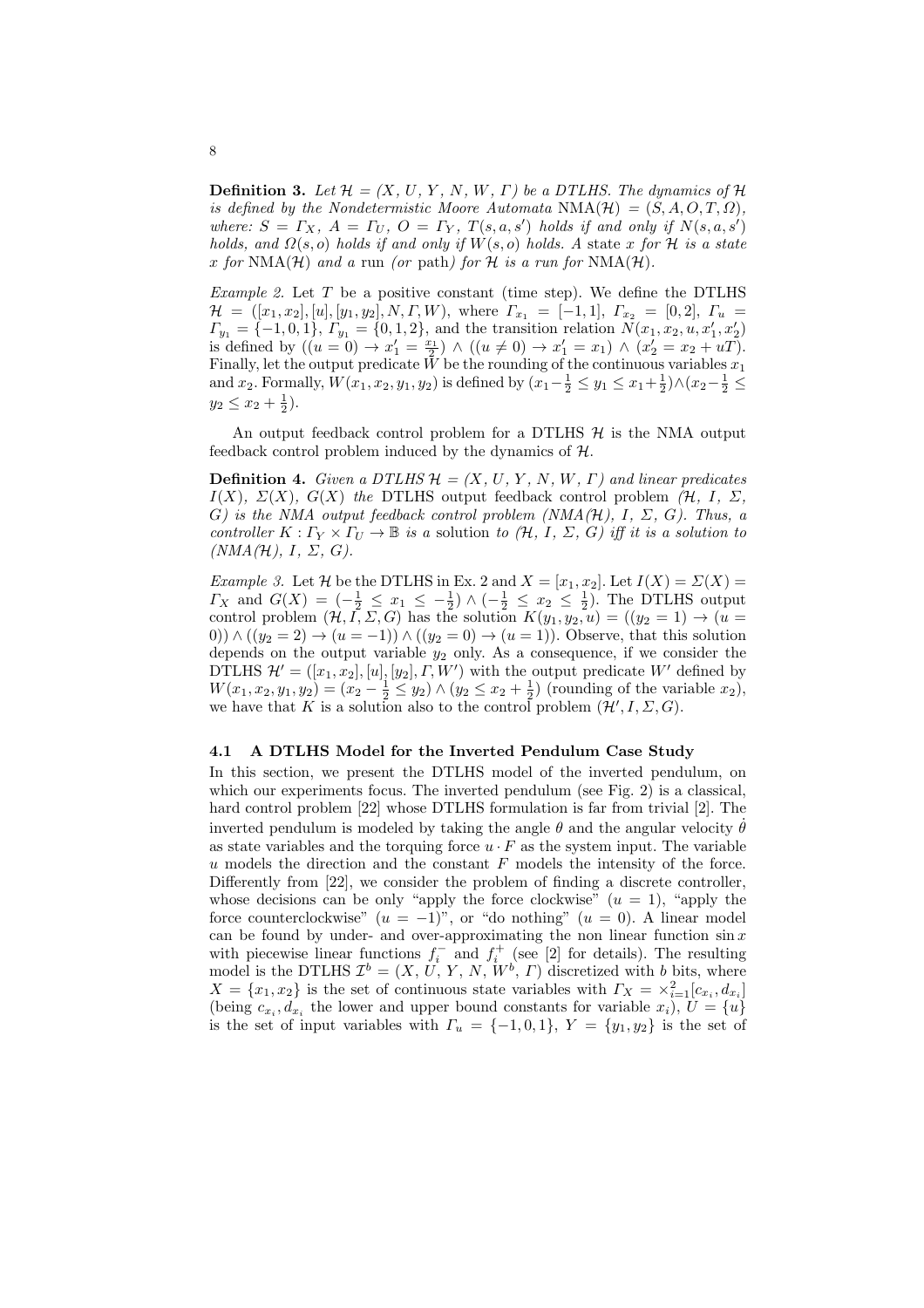output variables (where  $y_1$  is a discretization for  $x_1$  and  $y_2$  for  $x_2$ ) with  $\Gamma_{y_1}$  =  $\Gamma_{y_2} = \{0, \ldots, 2^b - 1\}$ , and the transition relation  $N(X, U, X')$  is the following linear predicate ( $m$  is the pendulum mass,  $l$  is the pendulum length, and  $g$  is the gravitational acceleration):

$$
\exists Z \in \Gamma_Z(x'_1 = x_1 + 2\pi z_q + \tau x_2) \land (x'_2 = x_2 + \tau \frac{g}{l} z_{\sin} + \tau \frac{1}{ml^2} uF)
$$
  

$$
\land \bigwedge_{i \in [4]} z_i \to f_i^-(z_\alpha) \le z_{\sin} \le f_i^+(z_\alpha)
$$
  

$$
\land \bigwedge_{i \in [4]} z_i \to z_\alpha \in I_i \land \sum_{i \in [4]} z_i \ge 1
$$
  

$$
\land x_1 = 2\pi z_k + z_\alpha \land -\pi \le x'_1 \le \pi \land X \in \Gamma_X \land U \in \Gamma_U
$$

Finally, the output predicate is  $W^b(x_1, x_2, y_1, y_2) \equiv \bigwedge_{i=1}^2 c_{x_i} + \frac{d_{x_i} - c_{x_i}}{2^b}$  $\frac{-c_{x_i}}{2^b}y_i \leq x_i \leq$  $c_{x_i} + \left(\frac{d_{x_i} - c_{x_i}}{2^b}\right)$  $\frac{-c_{x_i}}{2^b}+1\Big)\,y_i\wedge y_i\in\varGamma_{y_i}.$ 

# 5 On-the-Fly Control Software Synthesis

Given a DTLHS output control problem  $\mathcal{P} = (\mathcal{H}, I, \Sigma, G)$ , a typical approach to the automatic synthesis of controllers consists of building a suitable finite state representation  $\mathcal{H}_{\Sigma}$  of the plant H, computing an abstraction  $\hat{I}$  (resp.  $\hat{G}$ ) of the initial (resp. goal) region  $I$  (resp.  $G$ ) so that any solution to the control problem  $(\hat{\mathcal{H}}_{\Sigma}, \hat{I}, \hat{G})$  is a finite representation of a solution to  $\mathcal{P}$ . For example, this can be done by giving conditions ensuring that the abstract system satisfies some equivalence relation with respect to the concrete system (e.g. see [33, 1, 25]).

To avoid useless computation, our on-the-fly control synthesis algorithm (Sect. 5.2) simultaneously computes the finite abstraction  $\mathcal{H}_{\Sigma}$  and the solution to the control problem  $(\hat{\mathcal{H}}_{\Sigma}, \hat{I}, \hat{G})$ . To make the algorithm description clear, we first present in Sect. 5.1 the notion of output abstraction that adapts the notion of control abstraction [25] to the output model considered in this paper.

#### 5.1 Output Abstraction

In our setting [25], the finite state representation induced by the output relation of a DTLHS is a design constraint rather than a methodological tool, since it models the finite precision of sensor measurements.

**Definition 5.** Let  $\mathcal{H} = (X, U, Y, N, W, \Gamma)$  be a DTLHS and  $(\mathcal{H}, I, \Sigma, G)$  be a DTLHS control problem. The output abstraction of H is the LTS  $\hat{\mathcal{H}}_{\Sigma}$  =  $(S, A, T_{\Sigma})$  such that  $S = \Gamma_Y$ ,  $A = \Gamma_U$ , and for all  $s, s' \in S$ ,  $a \in A$  we have  $\hat{T}_\Sigma(y,a,y')$  iff a is an admissible transition in y and there exists  $x,x'\in\varGamma_X$  such that  $W(x, y) \wedge W(x', y') \wedge N(x, a, x')$ .

The output abstraction could be a highly non-deterministic LTS, thus making problematic the existence of a strong solution to the output feedback control problem. In particular, for small values of the sampling time, the output abstraction may contain a large number of self-loops: for any output  $y$  that is not in the goal region, a self-loop  $(y, a, y)$  of  $\mathcal{H}_{\Sigma}$  prevents the action a to be enabled in  $y$  in any strong solution to the output control problem. On the other hand, if by repeatedly performing an action  $a$  in an abstract state  $y$ , it is guaranteed that the system will leave the region  $W^{-1}(y)$  represented by the output y after a finite number of steps, a self-loop  $(y, a, y)$  of  $\mathcal{H}_{\Sigma}$  can be eliminated and the action  $a$  can be enabled by a strong controller in the state  $y$ .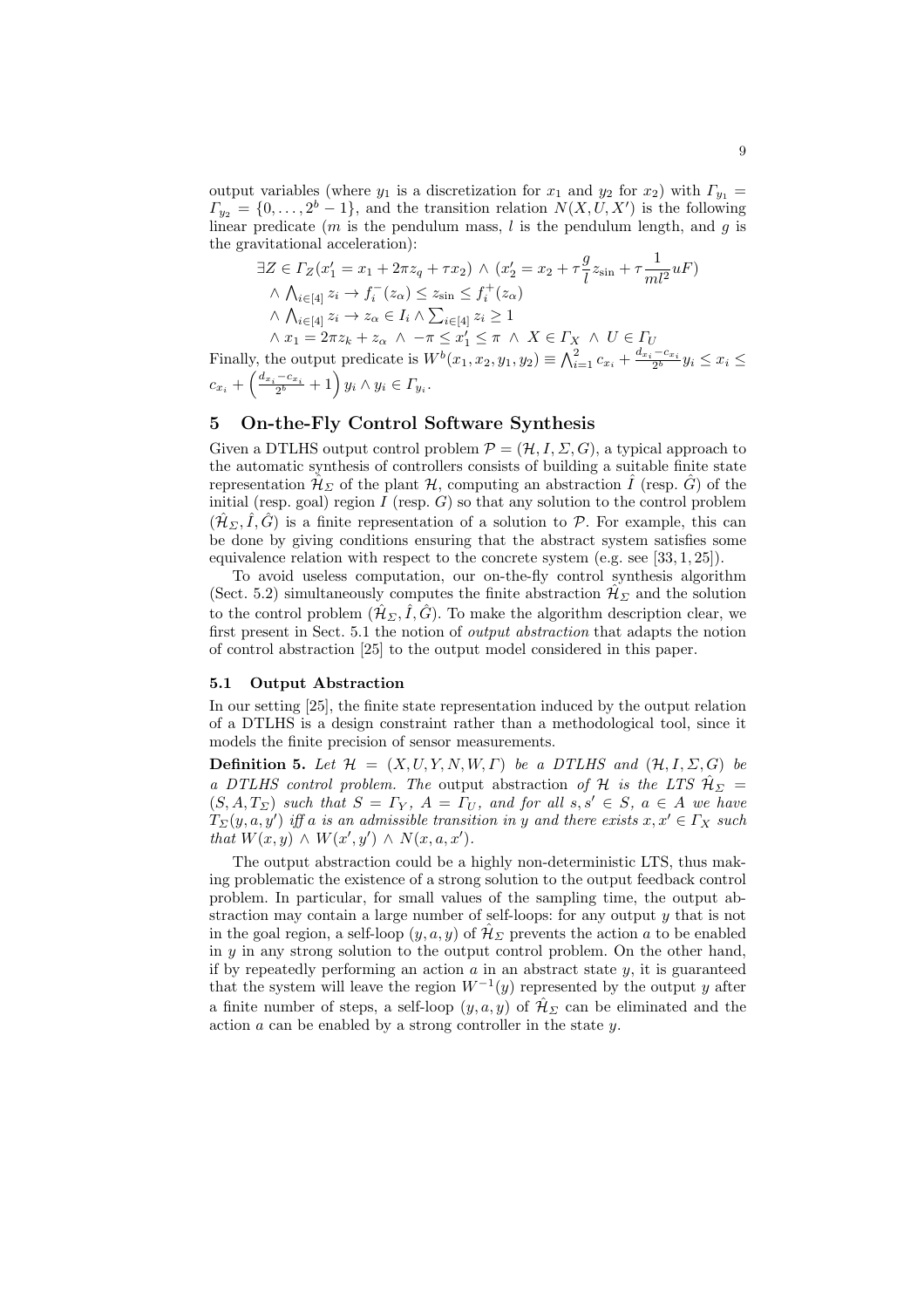**Definition 6.** Let  $\mathcal{H} = (X, U, Y, N, W, \Gamma)$  be a DTLHS,  $(\mathcal{H}, I, \Sigma, G)$  be a DTLHS control problem and let  $\mathcal{H}_{\Sigma} = (S, A, T_{\Sigma})$  be its output abstraction.

A self-loop  $(y, a, y)$  of  $\mathcal{H}_{\Sigma}$  is non-eliminable if there exists at least an infinite run  $\pi = x_0 x_1 a x_2 \dots$  in  $\mathcal H$  such that  $\forall t \in \mathbb N$   $x_t \in W^{-1}(y)$ . Otherwise, a self-loop  $(y, a, y)$  of  $\mathcal{H}_{\Sigma}$  is said to be an eliminable self-loop.

We call adequate output abstraction any LTS  $\hat{\mathcal{H}}' \subseteq \hat{\mathcal{H}}_{\Sigma}$  that omits some eliminable self-loops.

Example 4. Let  $\mathcal{P} = (\mathcal{H}, I, \Sigma, G)$  be the control problem in Ex. 3. An adequate output abstraction of  $H$  is the automaton considered in Ex. 1. Observe that, for all  $z \in \Gamma_{y_2}$ , the self-loops  $((0, z), 0, (0, z))$  are non-eliminable self-loops. In fact,  $N((0, z), 0, (0, z))$  holds, and hence there are runs of H which infinitely cycle on  $(0, z)$  with action 0. Thus self-loops  $((0, z), 0, (0, z))$  belong to the output abstraction and to all adequate output abstractions. On the contrary, the output abstraction contains, for all  $(z_1, z_2) \in \Gamma_Y$ , self-loops  $((z_1, z_2), 1, (z_1, z_2))$ and  $((z_1, z_2), -1, (z_1, z_2))$ , as well as self-loops  $((z_1, z_2), 0, (z_1, z_2))$  where  $z_1 \neq 0$ . It is easy to see that all such self-loops are eliminable, thus adequate output abstractions (as the one in Ex. 1) may not contain them. Finally, observe that, for all  $z_1 \in \Gamma_{y_1}$ , action 1 is not admissible in  $(z_1, 2)$ , since for example  $N((z_1, 2), 1, (z_1, 2+T))$  holds and  $\Sigma((z_1, 2+T))$  does not hold. Similarly, for all  $z_1 \in \Gamma_{y_1}$ , action  $-1$  is not admissible in  $(z_1, 0)$ .

The following theorem [25] states that it is correct to consider output adequate abstractions when looking for a strong solution to a output feedback DTLHS control problem.

**Theorem 1.** Let  $\mathcal{H} = (X, U, Y, N, W, \Gamma)$  be a DTLHS, let  $(\mathcal{H}, I, \Sigma, G)$  be an output feedback DTLHS control problem, and let  $\mathcal{H}_{\Sigma}$  be an adequate abstraction of H. If  $\hat{I}, \hat{G} \subseteq \Gamma_Y$  are such that  $I \subseteq W^{-1}(\hat{I})$  and  $G \supseteq W^{-1}(\tilde{G})$ , then a strong solution  $\hat{K}$  to the LTS control problem  $(\hat{\mathcal{H}}_{\Sigma}, \hat{I}, \hat{G})$  is a strong solution to the output feedback control problem  $(\mathcal{H}, I, \Sigma, G)$ .

#### 5.2 On-the-Fly computation of output abstraction

Stemming from Theorem 1, the solution of a output control problem  $(\mathcal{H}, I, \Sigma, G)$ can be found as the solution to the finite LTS control problem  $(\hat{H}_{\Sigma}, \hat{I}, \hat{G})$ . In [25], we presented a MILP-based approach to the computation of the output abstraction  $\mathcal{H}_{\Sigma}$ . The solution to the finite LTS control problem is computed by adapting the symbolic algorithm in [14]. Starting from goal states, the most general optimal controller is found looping backward, adding at each step to the set of states D controlled so far, the *strong preimage* of  $D$ , i.e. the set of states for which there exists at least an action  $a$  that drives the system to  $D$ , regardless of possible nondeterminism.

In order to determine as soon as possible if a solution to a given output control problem cannot be found, and actually compute the solution otherwise, Alg. 1 implements an incremental approach to control software synthesis, in the same spirit of on-the-fly Model Checking [19]. Instead of first fully computing  $\hat{\mathcal{H}}_{\Sigma}$ , and then solving the finite LTS control problem  $(\hat{H}_{\Sigma}, \hat{I}, \hat{G})$ , function strongCtrInc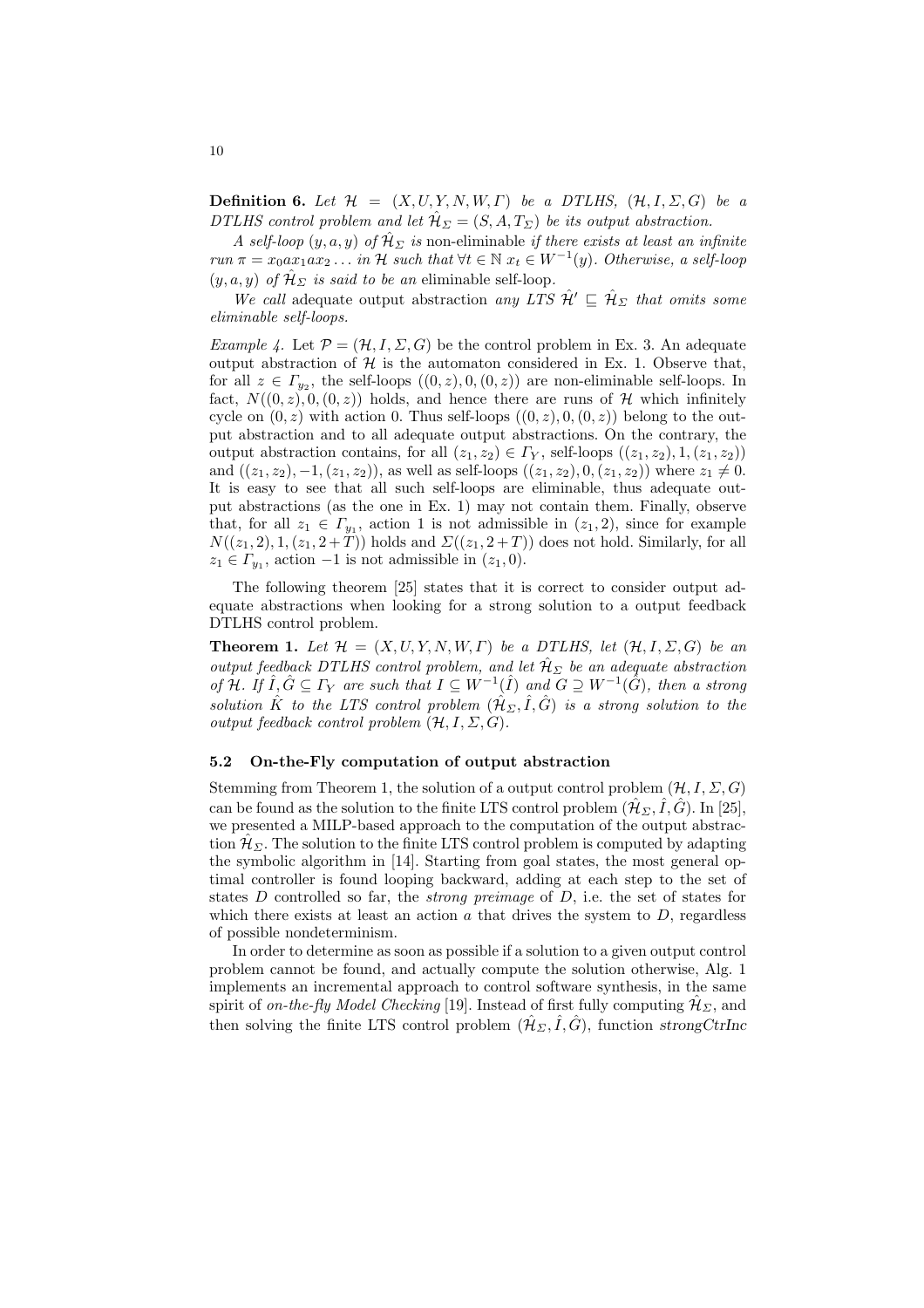incrementally and simultaneously computes the abstraction  $\mathcal{H}_{\Sigma}$  and the solution  $\hat{K}$  to the control problem  $(\hat{\mathcal{H}}_{\Sigma}, \hat{I}, \hat{G})$  in such a way that, at the *i*-th iteration, the computed abstraction  $\hat{\mathcal{H}}_i$  is large enough to correctly determine the set of states that can be driven to the goal in at most  $i$  steps.

Function strongCtrIncr in Alg. 1. uses Ordered Binary Decision Diagrams (OBDD) to represent sets and relations over sets. In Alg. 1, variable  $\tilde{K}$  is the OBDD representing the computed controller so far,  $\hat{D}$  is the domain of  $\hat{K}$ ,  $\hat{F} \subseteq$  $\hat{D} \cup \hat{G}$  is the set of outputs which have been added to  $\hat{D}$  in the last iteration, and N is the transition relation of  $\mathcal{H}_{\Sigma}$  computed so far. To save useless computation, the OBDD E<sup> $E$ </sup> stores the set of pairs  $(y, u) \in \Gamma_Y \times \Gamma_U$  already considered in the construction of  $\hat{N}$ .

Algorithm 1 Incremental Controller Synthesis

**Input:** A DTLHS  $\mathcal{H} = (X, U, Y, N, W, \Gamma)$ , a control problem  $(\mathcal{H}, I, \Sigma, G)$ . function  $strongCtrlnc(\mathcal{H}, I, \Sigma, G)$ 1.  $\ddot{G} \leftarrow \{y \in \Gamma_Y | \neg \exists x \in \Gamma_X . W(x, y) \land \neg G(x)\}\$ 2.  $\hat{I} \leftarrow \{y \in \Gamma_Y | \exists x \in \Gamma_X . W(x, y) \wedge I(x) \}$ 3.  $\hat{K} \leftarrow \varnothing; \hat{D} \leftarrow \varnothing; \hat{N} \leftarrow \varnothing; \hat{F} \leftarrow \hat{G}; \hat{E} \leftarrow \varnothing$ 4. repeat 5. for all  $y \in \hat{F}$ ,  $u \in \Gamma_U$  do 6.  $\dot{P} \leftarrow overCounterImage(y, u)$ 7. for all  $\tilde{y} \in \hat{P}$  do 8. if  $(\tilde{y}, u) \notin \hat{E}$  then 9.  $\hat{E} \leftarrow \hat{E} \cup \{(\tilde{y}, u)\}$  {mark  $(\tilde{y}, u)$  as "examined"} 10. **if** admissible $(\Sigma, \tilde{y}, u)$  **then** 11. **if** selfLoop( $\tilde{y}$ , u) then  $\tilde{N} \leftarrow \tilde{N} \cup \{(\tilde{y}, u, \tilde{y})\}$ 12.  $\hat{O} \leftarrow \text{overImg}(\tilde{y}, u)$ 13. for all  $\tilde{y}' \in \hat{O}$  do 14. **if**  $\tilde{y} \neq \tilde{y}' \wedge \text{existsTrans}(\tilde{y}, u, \tilde{y}')$  then 15.  $\hat{N} \leftarrow \hat{N} \cup \{(\tilde{y}, u, \tilde{y}')\}$ 16.  $\hat{C}_{\text{new}} \leftarrow \{(y, u) \mid y \notin \hat{D}, \exists s' \hat{N}(y, u, y') \land \forall y' \hat{N}(y, u, y') \Rightarrow y' \in \hat{D} \cup \hat{G}\}\$ 17.  $\hat{K} \leftarrow \hat{K} \cup \hat{C}_{\text{new}}; \hat{F} \leftarrow \{y \mid (y, u) \in \hat{C}_{\text{new}}\}; \hat{D} \leftarrow \hat{D} \cup \hat{F}$ 18. until  $C_{\text{new}} = \varnothing$ 19. if  $\hat{I} \subseteq \hat{D}$  then return  $\langle \text{TRUE}, \hat{D}, \hat{K} \rangle$ 20. else return  $\langle$ FALSE,  $\hat{D}, \hat{K} \rangle$ 

Function strongCtrIncr first computes a finite underapproximation  $\tilde{G}$  of the goal region G (line 1), and a finite overapproximation  $\hat{I}$  of the initial region I (line 2). Then, in line 3, the controller  $\tilde{K}$ , the controllable region  $\tilde{D}$ , the set  $\tilde{E}$ , and the transition relation  $\hat{N}$  are initialized to the empty set (i.e. the empty OBDD) and  $\hat{F}$  is initialized to the set of abstract goal states  $\hat{G}$ .

After this initialization phase, function strongCtrIncr enters a loop (lines 4–  $18$ ) in which, at iteration i, all states which may be strongly controlled in at most i steps are added to  $\hat{K}$ . To this aim, a nested loop (lines 5–15) is performed where, at each iteration, the algorithm computes the part of the transition relation  $\hat{N}$ that is necessary to find all states that a controller can drive in one step to the controllable region  $\hat{D}$  computed so far. To this end, for any output  $y \in \hat{F}$  and for any action u, it is computed an overapproximation  $\hat{P}$  of the set of outputs that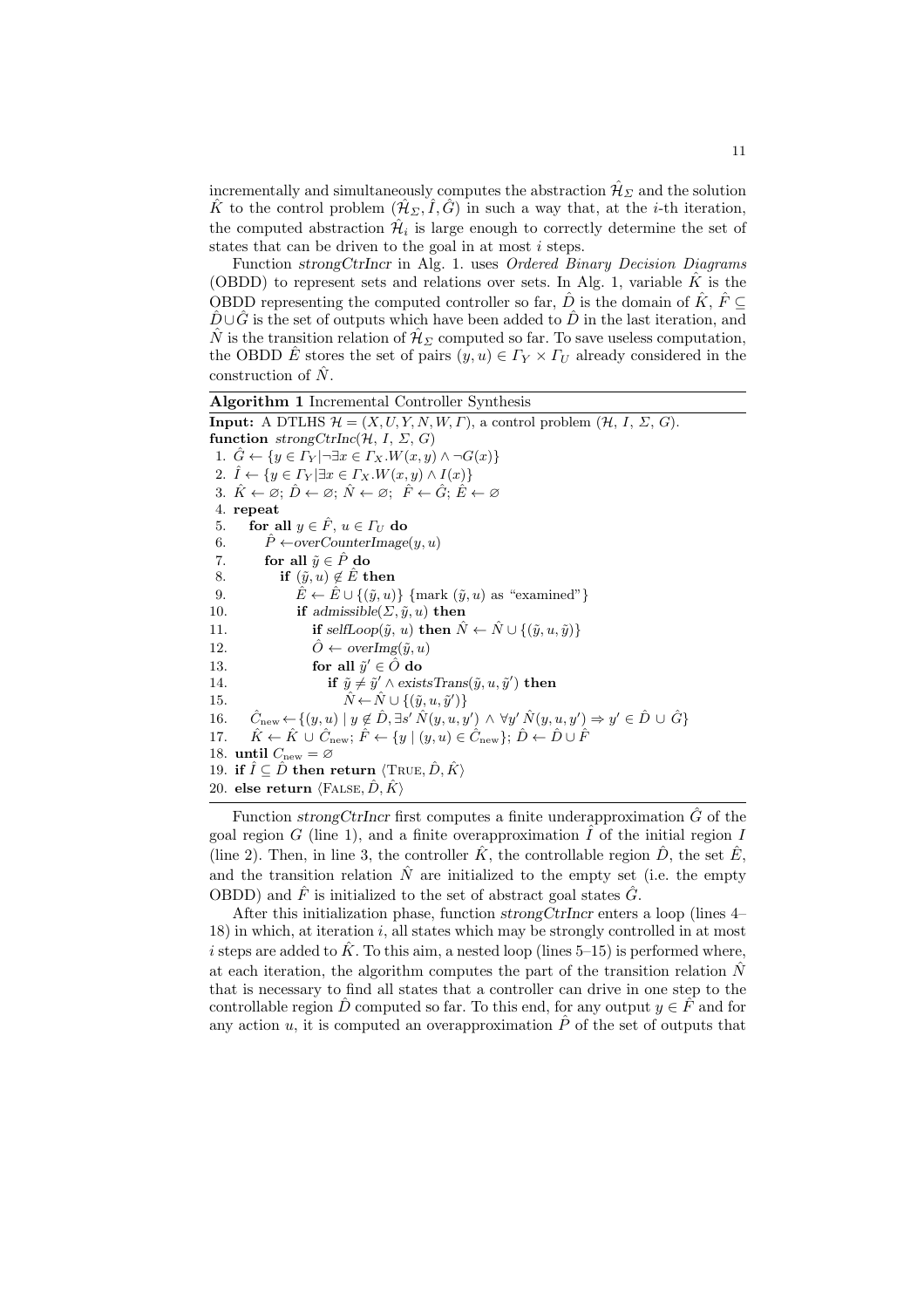can reach y in one step by performing action  $u$  (line 6). The overapproximation P is computed by function overCounterImg which, for each variable  $y_i \in Y$ , computes the minimum and maximum value that  $y_i$  can assume in a satisfying assignment of  $N(x, a, x') \wedge W(x, y) \wedge W(x', y')$  (thus 2|Y| MILP problems are set up and solved). Since the set  $\hat{E}$  contains all the output-action pairs already considered in the construction of  $\hat{N}$  so far, to avoid the same part of  $\hat{N}$  to be recomputed, only state-action pairs not in  $\hat{E}$  will be considered (line 8).

As prescribed by the definition of adequate output abstraction, a transition  $(y, u, y')$ , with  $y \neq y'$ , is added to  $\hat{N}$  whenever u is an admissible action in y and there exist  $x \in W^{-1}(y), x' \in W^{-1}(y')$  such that  $N(x, u, x')$  (lines 10–15). As for self-loops  $(y, u, y)$ , we want to add them to  $\hat{N}$  only if they are non-eliminable (line 11). Since self-loop elimination is an undecidable problem [29], we employ function selfLoop [25] to check a sufficient gradient based condition for self-loop elimination that in practice turns out to be very effective. Namely, for each variable  $x_i$ , selfLoop tries to establish if  $x_i$  is either always increasing or always decreasing inside  $W^{-1}(y)$  by performing action u. If this is the case, we have that, being  $W^{-1}(y)$  a compact set, no Zeno-phenomena may arise, thus executing action u it is guaranteed that  $\hat{\mathcal{H}}_{\Sigma}$  will eventually leave the region  $W^{-1}(y)$ .

Lines 16–17 update the controller  $\hat{K}$  (and its domain  $\hat{D}$ ) computed so far. The set  $\tilde{F}$  is updated with the set of new controlled states. Finally, the outermost repeat-until loop (lines 4–18) is performed until no more new controlled states have been found.

**Theorem 2.** Let  $P = (\mathcal{H}, I, \Sigma, G)$  be a DTLHS output feedback control problem. If function strong CtrInc returns  $\langle \text{TRUE}, \hat{D}, \hat{K} \rangle$  then  $\hat{K}$  is a strong solution to P.

Finally, the actual control software (i.e., C code) for the DTLHS is synthesized by translating  $\hat{K}$  as it is described in [28]. The *guaranteed WCET* (worst case execution time)  $T_{\hat{K}}$  of the synthesized control software is also computed.

# 6 Experimental Results

In this section we present our experiments that aim at evaluating the effectiveness of our control software synthesis technique. We implemented strongCtrInc in the C programming language using the CUDD package for OBDD based computations and GLPK for solving MILP problems. The resulting tool,  $QKS<sup>off</sup>$ , extends the tool QKS by adding the possibility of using the on-the-fly approach described in Alg. 1.

The objective of our experiments is threefold. First, in Sect. 6.1 and 6.2 we evaluate, on a meaningful case study, the speedup obtained with the on-the-fly algorithm with respect to the exhaustive method presented in [25] in the context of design space exploration. Second, in Sect. 6.3 we show how our on-the-fly algorithm can be used for realizability and schedulability analysis issues [11] for control software in design space exploration. Finally, in Sect. 6.4 we assess the quality of our controllers, by evaluating their system level performances, such as ripple and set-up time.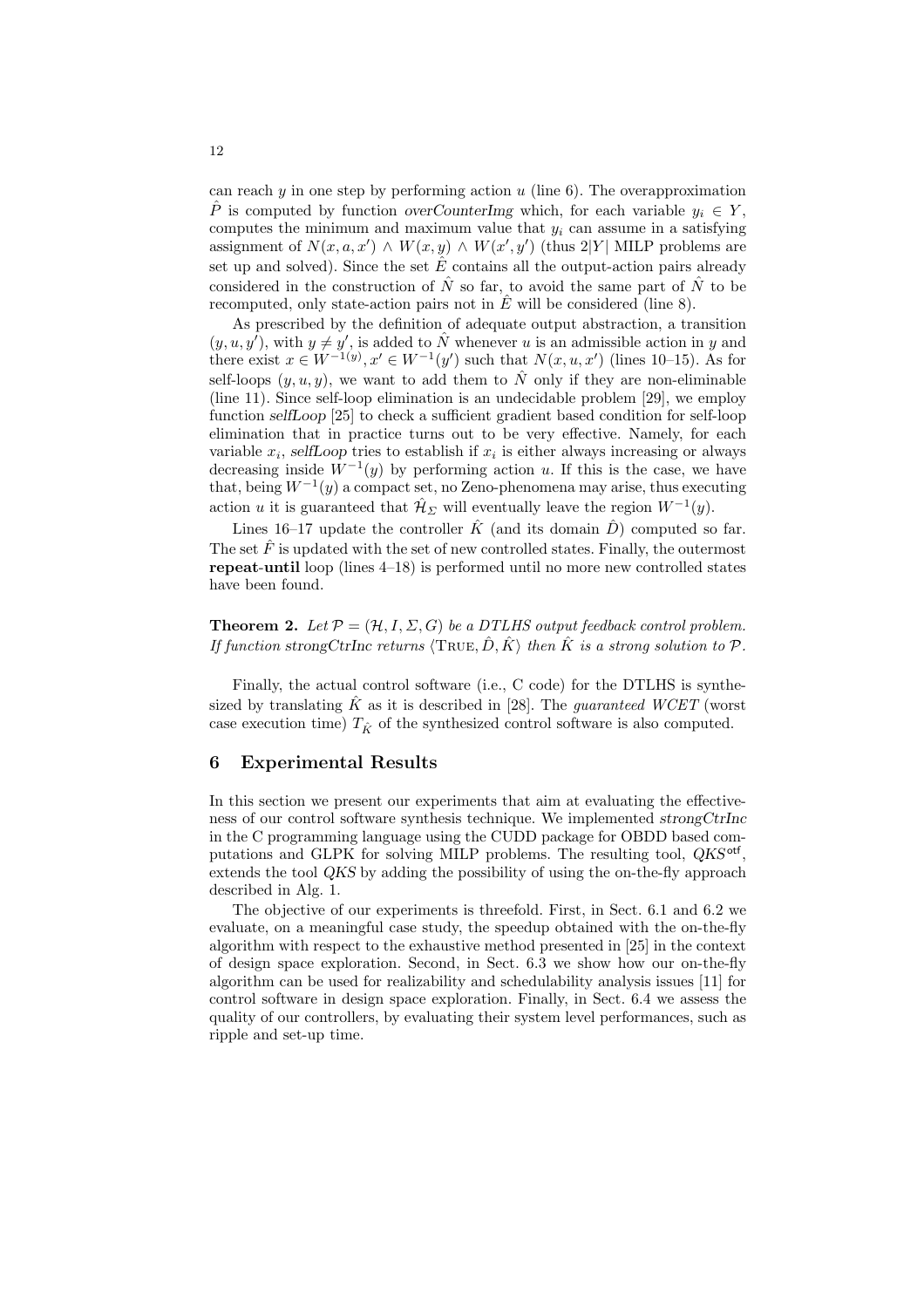#### 6.1 Experimental Setting: Design Space Exploration

In our experiments, we consider the inverted pendulum case study introduced in Sect. 4.1. To this aim, we model the inverted pendulum with the DTLHS  $\mathcal{I}^b$  =  $(X, U, Y, N, W<sup>b</sup>, \Gamma)$  defined in Sect. 4.1, where the state variables bounds are fixed as follows:  $c_{x_1} = -1.1\pi$  radiants,  $d_{x_1} = 1.1\pi$  radiants,  $c_{x_2} = -4$  radiants per second,  $d_{x_2} = 4$  radiants per second. As for pendulum parameters, we set  $F = 0.5$  N and, as in [22, 2, 3], we set l and m in such a way that  $\frac{g}{l} = 1$  (i.e.  $l = g$ ) and  $\frac{1}{ml^2} = 1$  (i.e.  $m = \frac{1}{l^2}$ ). Finally, the DTLHS control problem is  $(\mathcal{I}^b, \mathcal{Z}, I, G)$ , where  $I(x_1, x_2) \equiv \bigwedge_{i=1}^2 0.9c_{x_i} \le x_i \le 0.9d_{x_i}$ ,  $G(x_1, x_2) \equiv \bigwedge_{i=1}^2 0.1 \le x_i \le 0.1$ , and  $\Sigma(x_1, x_2) \equiv \bigwedge_{i=1}^2 x_i \in \Gamma_{x_i}$ . That is, the goal is to turn the pendulum nearly steady to the upright position, starting from nearly any possible initial position and without going out of the state variables bounds.

Our aim here is to carry out experiments for different values of the number of quantization bits b and of the *sampling time T*, i.e., the time between two samples of the system state in the closed loop system. On the other hand, the DTLHS  $\mathcal{I}^b$  approximates the continuous time pendulum dynamics by discretizing the corresponding differential equations with a time step  $\tau$  ( $\tau = 0.05$  seconds in our experiments). T is typically greater than  $\tau$ . If we directly set  $\tau = T$  in  $\mathcal{I}^b$ , we would obtain a not accurate model, since  $\tau$  depends on physical considerations [36] (such considerations are not our focus here). Building on this, we approximate the dynamics of the pendulum with sampling time  $T$  by iterating  $n = \left\lfloor \frac{T}{\tau} \right\rfloor$  times the transition relation N of  $\mathcal{I}^b$ . Namely, we consider the transition relation  $N_n(X, U, X') \equiv \exists \tilde{X}^{(0)}, \dots, \tilde{X}^{(n)} \bigwedge_{i=0}^{n-1} N(\tilde{X}^{(i)}, U, \tilde{X}^{(i+1)}) \wedge X =$  $\tilde{X}^{(0)} \wedge X' = \tilde{X}^{(n)}$ , being  $\tilde{X}^{(0)}, \ldots, \tilde{X}^{(n)}$  sets of variables not occurring in N (note that  $N_n$  is a linear predicate). Namely,  $N_n(x, u, x')$  holds if, by holding action u for n transitions of step  $\tau$ , the systems goes from x to x'. This allows us to have a sampling time (at least)  $T$ , while retaining model accuracy. In the following, we will use *n* instead of *T*, with the understanding that  $T = n\tau$ . Thus, the DTLHS reference model for our experiments is  $\mathcal{I}_n^b = (X, U, Y, N_n, W^b, \Gamma)$ , and the DTLHS control problem is  $(\mathcal{I}_n^b, I, \Sigma, G)$ .

In order to experimentally show that function strongCtrInc of Alg. 1 effectively supports design space exploration, we will run both  $QKS^{\text{off}}$  and  $QKS$  on  $\mathcal{I}_n^b$  for  $(b, n) \in \{8, 9, 10\} \times \{10, 8, 6, 4, 2, 1\}$ , and then compare the corresponding computation times.

#### 6.2 Experimental Results for Design Space Exploration

All experiments have been carried out on an Intel(R)  $Xeon(R)$  CPU  $@ 2.27GHz$ . with 23GiB of RAM, Kernel: Linux 2.6.32-5-686-bigmem, distribution Debian GNU/Linux 6.0.3 (squeeze).

Results of  $QKS$  and  $QKS$ <sup>otf</sup> are in Table 1. Columns meaning in Table 1 are as follows. Columns  $b$  and  $n$  have the same meaning as in Sect. 6.1. Columns  $CPU<sup>exh</sup>$  (resp.,  $CPU<sup>off</sup>$ ) shows the computation time in seconds of  $QKS$  (resp., QKS<sup>otf</sup>). Columns RAM<sup>exh</sup> (resp., RAM<sup>otf</sup>) shows the RAM memory usage peak in bytes for QKS (resp.,  $\overline{QKS}$ <sup>otf</sup>). Column  $|\hat{K}|$  shows the generated controller size, i.e. the number of nodes in the OBDD representing  $\hat{K}$ . Column **Speedup** shows the speedup obtained by using  $QKS^{\text{off}}$  instead of  $QKS$ , that is  $\frac{\text{CPU}^{\text{exh}}}{\text{CPU}^{\text{off}}}$ .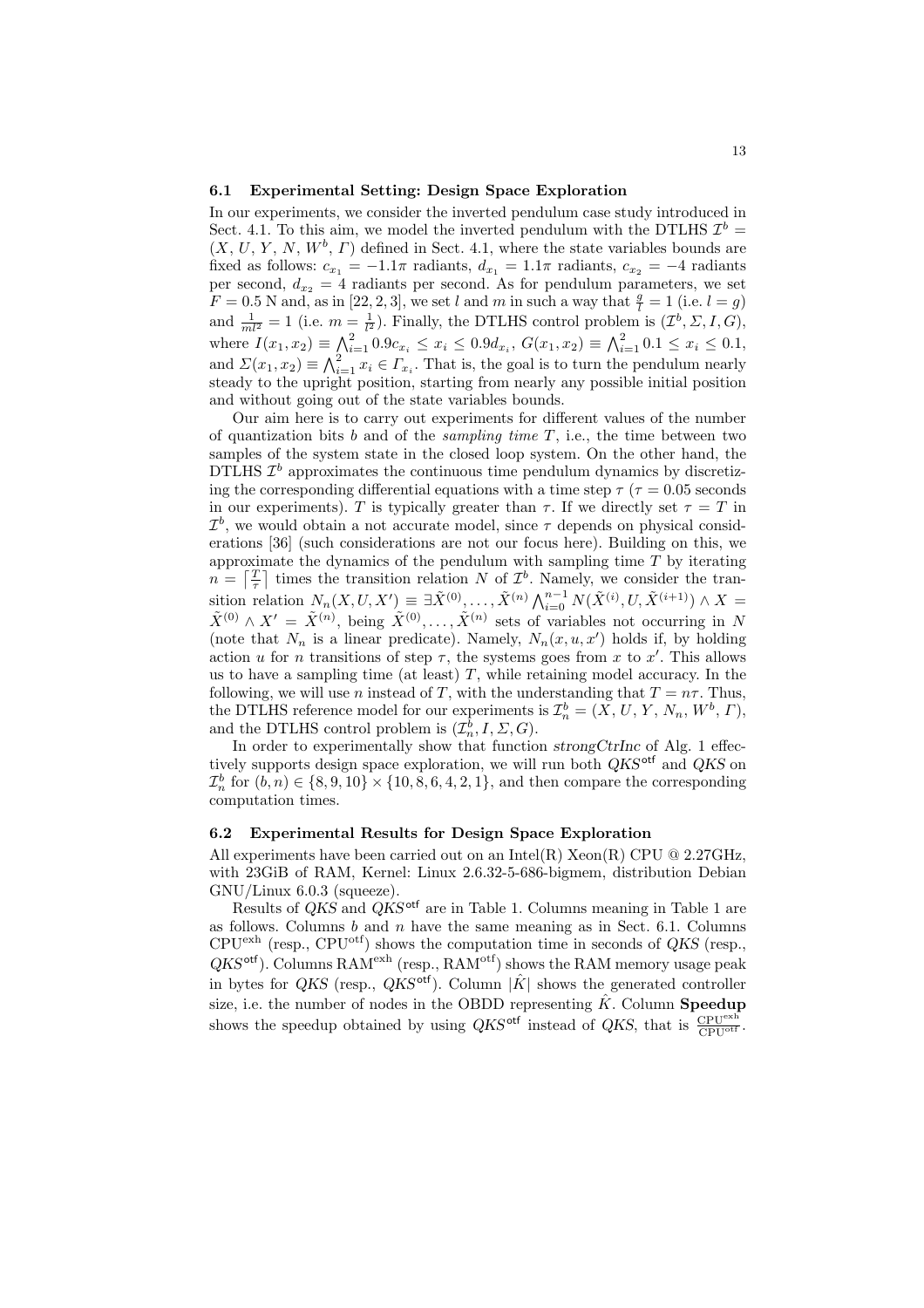Table 1. Experimental results for pendulum

| $\boldsymbol{b}$ | $\boldsymbol{n}$ | $\mathrm{CPU}^{\mathrm{exh}}$               | RAM <sup>exh</sup> | $CPU^{off}$ | RAM <sup>off</sup> | $K \$                                                 | %       | Speedup Result |             |
|------------------|------------------|---------------------------------------------|--------------------|-------------|--------------------|-------------------------------------------------------|---------|----------------|-------------|
| 8                | 10               |                                             |                    |             |                    | $9.90e+04 1.70e+08 4.58e+02 3.03e+07 1.25e+02 $       | 99.54   | 216.16         | FAIL        |
| 8                | 8                |                                             |                    |             |                    | $4.41e+04 1.68e+08 3.06e+02 3.05e+07 2.06e+02 $       | 99.31   | 144.12         | FAIL        |
| 8                | 6                |                                             |                    |             |                    | $2.28e+04 1.65e+08 2.77e+04 9.12e+07 6.40e+03 -21.49$ |         | 0.82           | <b>PASS</b> |
| 8                | 4                |                                             |                    |             |                    | $1.17e+04 1.63e+08 1.47e+04 8.68e+07 7.53e+03 25.64$  |         | 0.80           | <b>PASS</b> |
| 8                | $\mathfrak{D}$   |                                             |                    |             |                    | $4.91e+03 1.63e+08 1.35e+01 2.98e+07 1.63e+02 $       | 99.73   | 363.70         | FAIL        |
| 8                | 1                |                                             |                    |             |                    | $2.69e+03 1.53e+08 4.72e+00 2.98e+07 1.61e+02 $       | 99.82   | 569.92         | FAIL        |
| 9                | 10               |                                             |                    |             |                    | $4.95e+05 2.39e+08 2.70e+03 3.16e+07 1.88e+02 $       | 99.45   | 183.33         | FAIL        |
| 9                | 8                |                                             |                    |             |                    | $2.31e+05 2.31e+08 2.40e+05 2.70e+08 1.08e+04 $       | $-3.90$ | 0.96           | <b>PASS</b> |
| 9                | 6                |                                             |                    |             |                    | $1.20e+05 2.18e+08 1.19e+05 2.71e+08 1.25e+04 $       | 0.83    | 1.01           | <b>PASS</b> |
| 9                | 4                |                                             |                    |             |                    | $5.66e+04 1.98e+08 5.34e+04 2.50e+08 1.55e+04 $       | 5.65    | 1.06           | <b>PASS</b> |
| 9                | $\overline{2}$   |                                             |                    |             |                    | $2.18e+04 1.91e+08 2.29e+04 2.43e+08 2.16e+04 $       | $-5.05$ | 0.95           | PASS        |
| 9                | 1                |                                             |                    |             |                    | $1.16e+04 1.78e+08 1.97e+01 3.02e+07 2.11e+02 $       | 99.83   | 588.83         | FAIL        |
| 10               | 10               |                                             |                    |             |                    | $3.82e+06 6.08e+08 1.45e+04 3.65e+07 2.87e+02 $       | 99.62   | 263.45         | FAIL        |
| 10               | 8                |                                             |                    |             |                    | $1.71e+06 5.40e+08 6.74e+03 3.83e+07 6.01e+02 $       | 99.61   | 253.71         | FAIL        |
| 10               | 6                |                                             |                    |             |                    | 7.45e+05 4.72e+08 6.67e+05 8.81e+08 2.45e+04          | 10.47   | 1.12           | <b>PASS</b> |
| 10               | 4                |                                             |                    |             |                    | $3.05e+05 4.13e+08 2.77e+05 8.31e+08 2.99e+04$        | 9.18    | 1.10           | <b>PASS</b> |
| 10               | $\overline{2}$   |                                             |                    |             |                    | $1.05e+05 3.29e+08 9.96e+04 8.12e+08 4.52e+04 $       | 5.14    | 1.05           | <b>PASS</b> |
| 10               | 1                |                                             |                    |             |                    | $5.29e+04 2.64e+08 5.09e+04 8.07e+08 6.31e+04 $       | 3.78    | 1.04           | <b>PASS</b> |
|                  |                  | Overall 7.85e+06 6.08e+08 1.60e+06 8.81e+08 |                    |             |                    |                                                       | 79.62   | 4.91           |             |

Column % shows the gain (in terms of computation time) obtained by using  $QKS^{\text{off}}$  instead of  $QKS$ , that is  $% = 100(1 - \frac{CPU^{\text{ext}} - CPU^{\text{off}}}{CPU^{\text{ext}}})$ . Column **Result** is PASS if a controller for  $\mathcal{I}_n^b$  exist (i.e., if function strongCtrInc returns TRUE), FAIL otherwise. Finally, the last row in Table 1 shows the sum of all computation times for  $QKS$  and  $QKS$ <sup>otf</sup>, the maximum RAM memory usage peak for  $QKS$ and  $QKS^{\text{off}}$ , and the overall computation time gain of  $QKS^{\text{off}}$  w.r.t  $QKS$ .

From Table 1 we note that, as expected,  $QK\widetilde{S}^{\text{off}}$  obtain a huge speedup (near to 100%) for the cases in which a control software is not found, while it requires approximately the same time of QKS otherwise. This is due to the fact that the on-the-fly algorithm introduces both an overhead (mainly due to counterimages computations at line 6 of Alg. 1 and OBDD  $\hat{E}$  management) and a speedup (even when the control software is found, the adequate output abstraction  $\hat{N}$ may be not fully computed). Summing up, our approach obtain an overall gain of nearly 80% when performing design space exploration, with an acceptable memory usage overhead. This shows effectiveness of  $QKS^{\text{off}}$  for design space exploration.

#### 6.3 Control software realizability and schedulability

In order to verify if the control software works properly on a given microcontroller, two issues must be taken into account: *realizability* and *schedulability*.

A control software is realizable on a given microcontroller if the whole control software fits in the microcontroller flash memory. Since our approach directly outputs the C code for the control software, it is sufficient to compile the C code on the given microcontroller architecture, obtain the hex file to be copied on the microcontroller flash, and check if its size fits in the microcontroller flash.

As for schedulability, we note that the real-time requirement  $T_W \leq T = n\tau$ must hold, being  $T_W$  an upper bound for the control software WCET. Since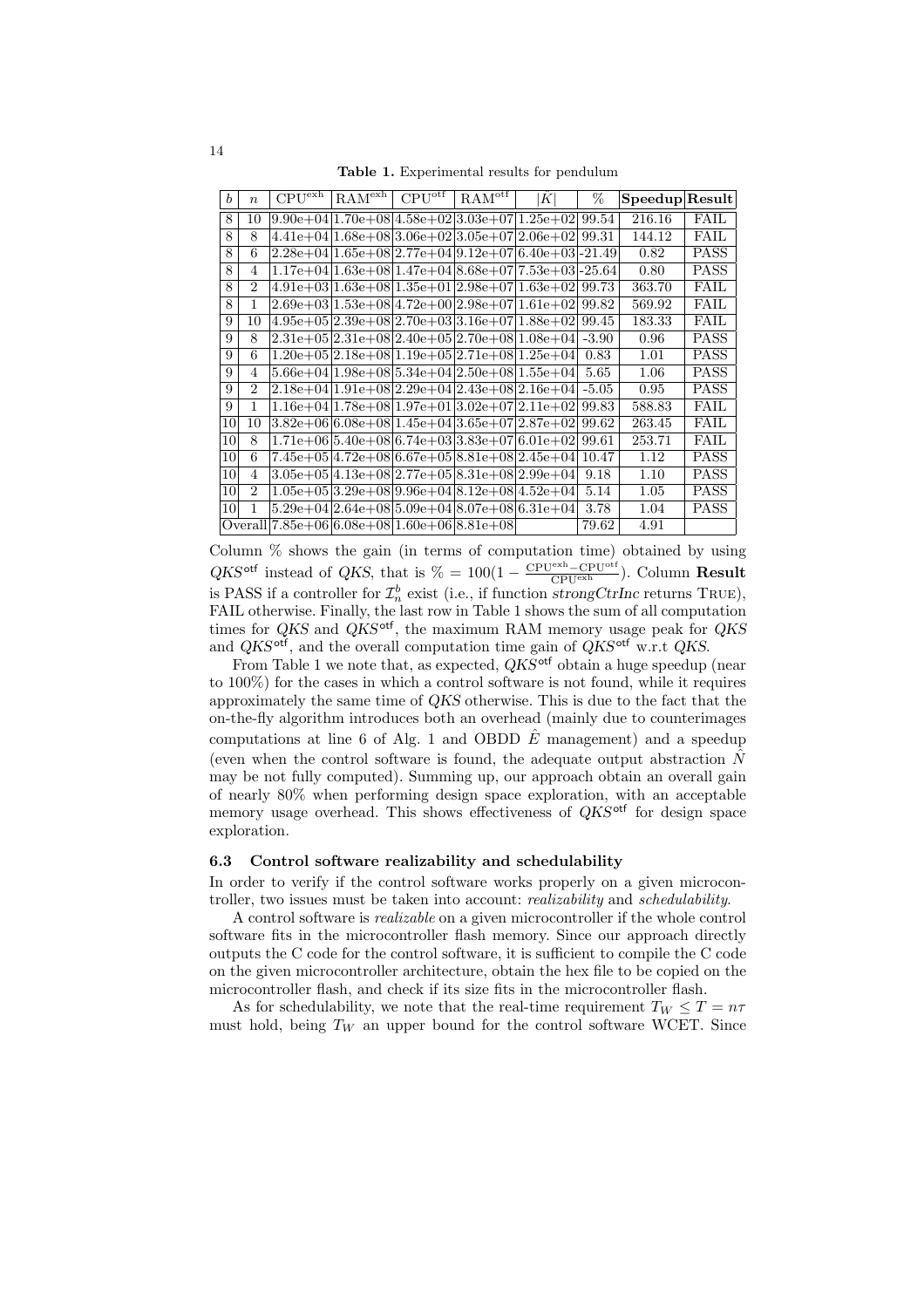our approach also outputs the synthesized control software guaranteed WCET, we are able to directly check if this requirement is fulfilled. Namely, since 2b (resp. 2) bits are needed to encode pendulum states (resp. actions), in all our experiments the WCET is  $T_W \leq 4bT_B$ , being  $T_B$  an upper bound for the time needed to compute an if-then-else C block of a given known structure [28]. More in detail, by directly looking at the assembly code generated for such an if-then-else C block on a candidate microcontroller (an example is shown in Fig. 3), and by considering the number of clock cycles needed for each assembly instruction, we obtain the upper bound for the number of microcontroller clock cycles  $A$  needed to compute such a block. Thus, given the microcontroller frequency  $F = \frac{1}{T_C}$ , we have that  $T_B \leq AT_C$ .

In order to complete the schedulability analysis of the control software, we need to consider that other processes need to run with given periods together with the controller itself. Namely, the controller computation (which in this setting is a process with period  $n\tau$ ) must be preceded by processes reading quantized values from plant sensors (one process per plant state variable) and must be followed by a process sending the computed action to plant actuators. Moreover, other processes may be needed, e.g. to accept keyboard input for debugging. In the following, we will assume each of such processes to require at most 100 clock cycles, and to have a period of 10<sup>−</sup><sup>3</sup> seconds (which is less than  $n\tau$  for all n). In order to determine beforehand (i.e., without having to actually copy the control software in the microcontroller and test it) if all such periods may be met in the given microcontroller architecture, we employ the schedulability test for the Rate-Monotonic Scheduling  $(RMS, see e.g. [11]),$  that is  $\sum_{i=1}^{k+1} \frac{C_i}{T_i} \leq (k+1)(2^{1/(k+1)}-1)$ , being  $C_i$  the WCET and  $T_i$  the period for process i and k the number of processes running together with the controller. Supposing the controller to be the process with index  $(k+1)$ , we have that the schedulability test is implied by  $\frac{4bAT_C}{n\tau} + k \frac{100T_C}{10^{-3}} < 0.69$ . Again, being all the required measures either known or computed by our model-based approach, we are able to determine beforehand if the control software is schedulable in the given microcontroller.

Our experimental results on control software schedulability and realizability are shown in Table 2. Columns meaning in Table 2 are as follows. Columns b and *n* have the same meaning as in Sect. 6.1. Column  $|\hat{K}_{\text{hex}}|$  shows the generated controller size, as the number of bytes to be written in the target microcontroller flash memory. Column Arch shows the microcontroller having the smallest fit flash memory for  $|\hat{K}_{\text{hex}}|$ . Namely, we consider the following microcontrollers of the Atmel family [32]: atmega8 (8K of flash), atmega16 (16K of flash) and at91sam (1MB of flash). For both atmega8 and atmega16, the clock frequency F is 4MHz (i.e., each clock tick needs  $T<sub>C</sub> = 250$  nanoseconds), and the upper bound of the number of clock cycles needed to compute the greatest **if-then-else** C block in the software implementing K is  $A = 16$ . For at91sam, which, being ARM-based, is shown as ARM in Table 2,  $F = 50$  MHz,  $T_C = 250$ nanoseconds and  $A = 12$ . Column **WCET** shows an upper bound for the control software WCET, i.e.,  $4bAT_C$ . Column  $\alpha$  shows the ratio between the WCET and the period of the controller process (note that this is part of the schedulability test for RMS), i.e.,  $\alpha = \frac{WCEPT}{n\tau}$ . Let  $\beta$  be an upper bound for the ratio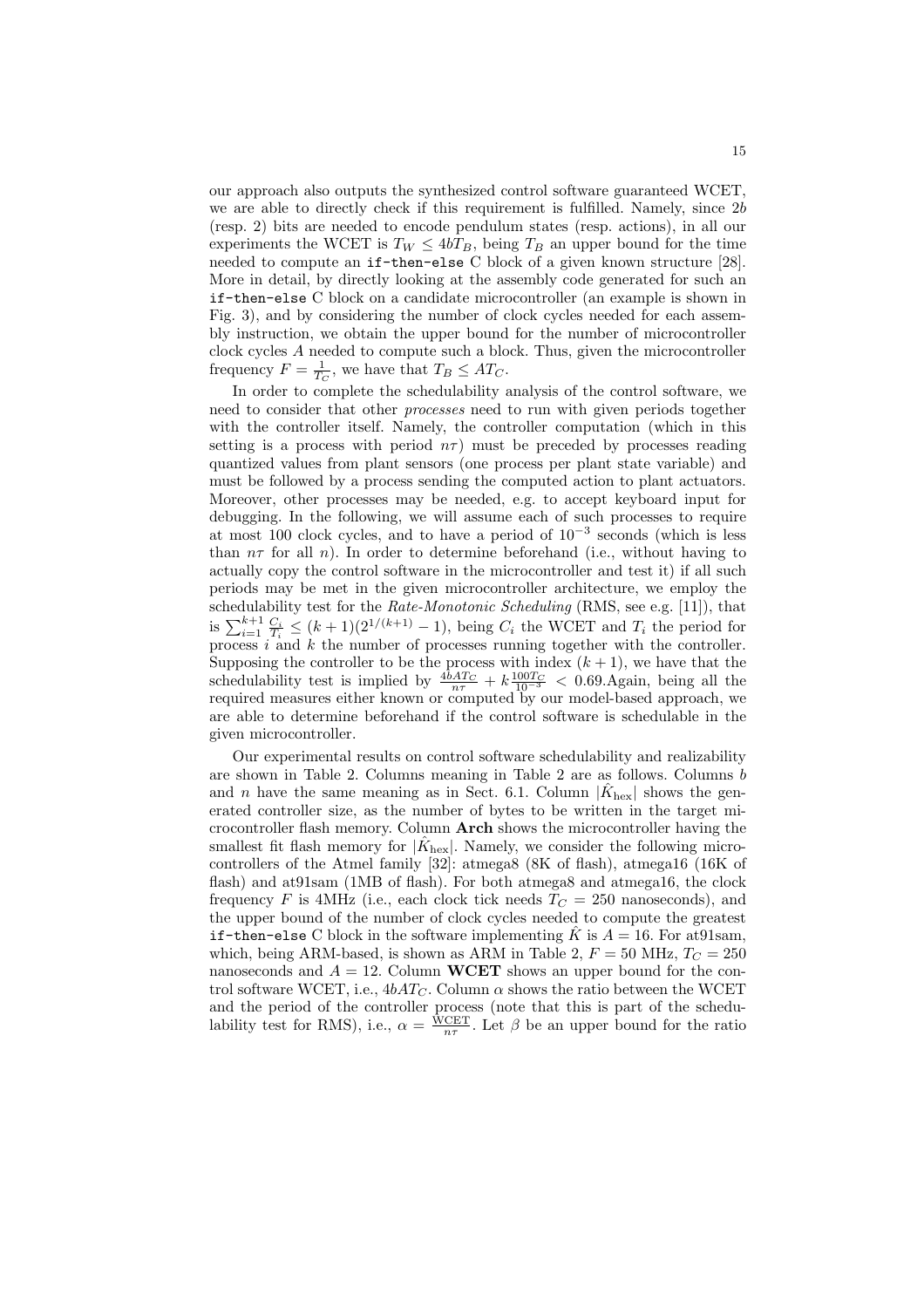Table 2. Experimental results for realizability and schedulability

| b  | $\boldsymbol{n}$ | $ K_{\rm hex} $ | Arch          | WCET | $\alpha$              | k   |
|----|------------------|-----------------|---------------|------|-----------------------|-----|
| 8  | 10               | $5.00e + 03$    | atmega8       |      | $3.20e-04 6.40e-04 $  | 27  |
| 8  | 8                | $7.39e + 03$    | atmega        |      | $2.56e-04 6.40e-04$   | 27  |
| 8  | 6                | $1.45e + 05$    | atmega16      |      | 1.92e-04 6.40e-04     | 27  |
| 8  | 4                | $1.74e + 05$    | atmega16      |      | 1.28e-04 6.40e-04     | 27  |
| 8  | $\overline{2}$   | $4.85e + 03$    | atmega8       |      | $6.40e-05 6.40e-04$   | 27  |
| 8  | 1                | $4.31e + 03$    | atmega        |      | $3.20e-056.40e-04$    | 27  |
| 9  | 10               | 7.66e+03        | atmega8       |      | 3.60e-04 7.20e-04     | 27  |
| 9  | 8                | $2.37e + 05$    | atmega16      |      | 2.88e-04 7.20e-04     | 27  |
| 9  | 6                | $2.80e + 05$    | atmega16      |      | 2.16e-04 7.20e-04     | 27  |
| 9  | 4                | $3.37e + 0.5$   | atmega16      |      | 1.44e-04 7.20e-04     | 27  |
| 9  | $\overline{2}$   | $9.50e + 05$    | ARM           |      | $4.32e-06 4.32e-05 $  | 344 |
| 9  | 1                | $5.98e + 03$    | at mega8      |      | 3.60e-05 7.20e-04     | 27  |
| 10 | 10               | $1.20e + 04$    | atmega        |      | $4.00e-04 8.00e-04$   | 27  |
| 10 | 8                | $2.18e + 04$    | atmega        |      | $3.20e-04 8.00e-04$   | 27  |
| 10 | 6                | $1.06e + 06$    | ARM           |      | 1.44e-05 4.80e-05     | 344 |
| 10 | 4                | $1.31e + 06$    | $_{\rm{ARM}}$ |      | $9.60e-06 4.80e-05 $  | 344 |
| 10 | $\overline{2}$   | $1.96e + 06$    | $_{\rm{ARM}}$ |      | $4.80e-06 4.80e-05 $  | 344 |
| 10 | 1                | $2.63e + 06$    | ARM           |      | 2.40e-06 4.80e-05 344 |     |



Fig. 3. Snapshot of Atmel atmega16 assembly control software.

between WCET and period for all other possible processes as computed in our strengthened RMS schedulability test, i.e.,  $\beta = 0.69 - \alpha$  ( $\beta \approx 0.69$  in all cases of Table 2). Column k shows a lower bound for the maximum number of processes which may be run together with the controller on the given microcontroller, under the hypothesis that each process requires 100 clock cycles and has a period of 10<sup>-3</sup> seconds. Namely, following again the RMS schedulability test,  $k = \lfloor \frac{10^{-3} \beta}{100 T_C} \rfloor$ . Note that k must be at least 3 for the inverted pendulum case study, since  $2$ processes are required to read the quantized value plant state from sensors and a third process is needed to send the computed action to the actuators. Indeed, in all cases we have  $k \geq 27$ .

Summing up, our on-the-fly approach allows us to directly obtain the final microcontroller implementation, by using a model-based methodology.

#### 6.4 Control Software Performances

For the sake of completeness, though it is not the scope of our paper, we evaluate performances of the generated control software for different values of  $b$  and  $n$ . Namely, we simulate  $\mathcal{I}_n^b$  $(\hat{K})$ , that is the pendulum closed loop system. In order to show impact of parameter  $n$ , in Figs. 4 and 5, we show simulations (on setup time and ripple) for a fixed value of b (namely,  $b = 10$ ) and for  $n \in \{1, 6\}$ . Finally, in order to show impact of parameter  $b$ , in Figs. 6 and 7, we show simulations (on setup time and ripple) for a fixed value of n (namely,  $n = 6$ ) and for  $b \in \{8, 10\}$ .

### 7 Conclusion

In this paper, we address correct-by-construction control software synthesis from Formal System Level Specifications for Discrete Time Linear Hybrid Systems. Since in our approach the control software has a WCET known in advance, a

16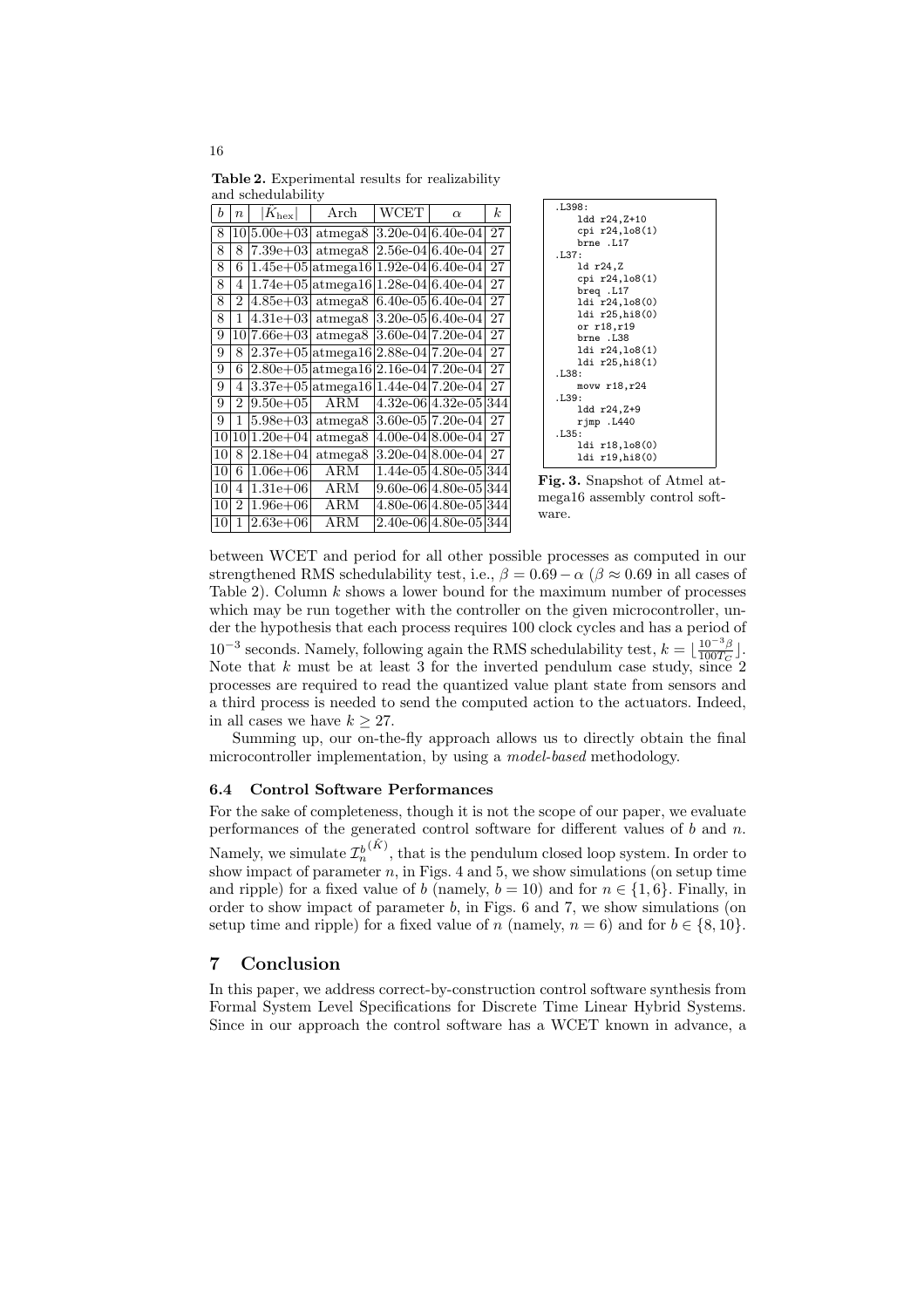

concrete schedulability analysis can be easily carried out. We present an on-thefly algorithm for control software synthesis that detects as soon as possible if it can not find a solution to a given control problem. This property turns out to be very useful in design space exploration. Looking for an optimal choice of design parameter, it is typical to try to solve control software synthesis problems that do not have a solution. As confirmed by our experimental results, our algorithm effectively supports design space exploration. On the inverted pendulum benchmark, using our on-the-fly algorithm we get a time saving of about 80% with respect to an exhaustive approach.

# References

- 1. M. Agrawal and P. S. Thiagarajan. The discrete time behavior of lazy linear hybrid automata. In *HSCC*, LNCS 3414, pp. 55–69, 2005.
- 2. V. Alimguzhin, F. Mari, I. Melatti, I. Salvo, and E. Tronci. Automatic control software synthesis for quantized discrete time hybrid systems. In *CDC*, 2012.
- 3. V. Alimguzhin, F. Mari, I. Melatti, I. Salvo, and E. Tronci. On model based synthesis of embedded control software. In *EMSOFT*, pp. 227–236, 2012.
- 4. R. Alur, C. Courcoubetis, N. Halbwachs, T. A. Henzinger, P. H. Ho, X. Nicollin, A. Olivero, J. Sifakis, and S. Yovine. The algorithmic analysis of hybrid systems. *TCS*, 138(1):3 – 34, 1995.
- 5. R. Alur. Formal verification of hybrid systems. In *EMSOFT*, pp. 273–278, 2011.
- 6. T. Basten, E. Benthum, M. Geilen, M. Hendriks, F. Houben, G. Igna, F. Reckers, S. Smet, L. Somers, E. Teeselink, N. Trcka, F. Vaandrager, J. Verriet, M. Voorhoeve, and Y. Yang. Model-driven design-space exploration for embedded systems: The octopus toolset. In LNCS 6415, 2010.
- 7. A. Bemporad. Hybrid Toolbox, 2004. http://cse.lab.imtlucca.it/ bemporad/hybrid/toolbox/.
- 8. A. Bemporad and N. Giorgetti. A sat-based hybrid solver for optimal control of hybrid systems. In *HSCC*, LNCS 2993, pp. 126–141, 2004.
- 9. M. Benerecetti, M. Faella, and S. Minopoli. Revisiting synthesis of switching controllers for linear hybrid systems. In *CDC-ECC*, pp. 4753 –4758, 2011.
- 10. William L. Brogan. *Modern control theory (3rd ed.)*. Prentice-Hall, Inc., Upper Saddle River, NJ, USA, 1991.
- 11. Giorgio C. Buttazzo. *Hard Real-Time Computing Systems (Third Edition)*. Springer, 2011.
- 12. F. Cassez, A. David, E. Fleury, K. G. Larsen, and D. Lime. Efficient on-the-fly algorithms for the analysis of timed games. In *CONCUR*, pp. 66–80, 2005.
- 13. G. Castiglione, A. Restivo, and M. Sciortino. Nondeterministic moore automata and brzozowski's algorithm. In *CIAA 2011*, LNCS 6807, pp. 88–99, 2011.